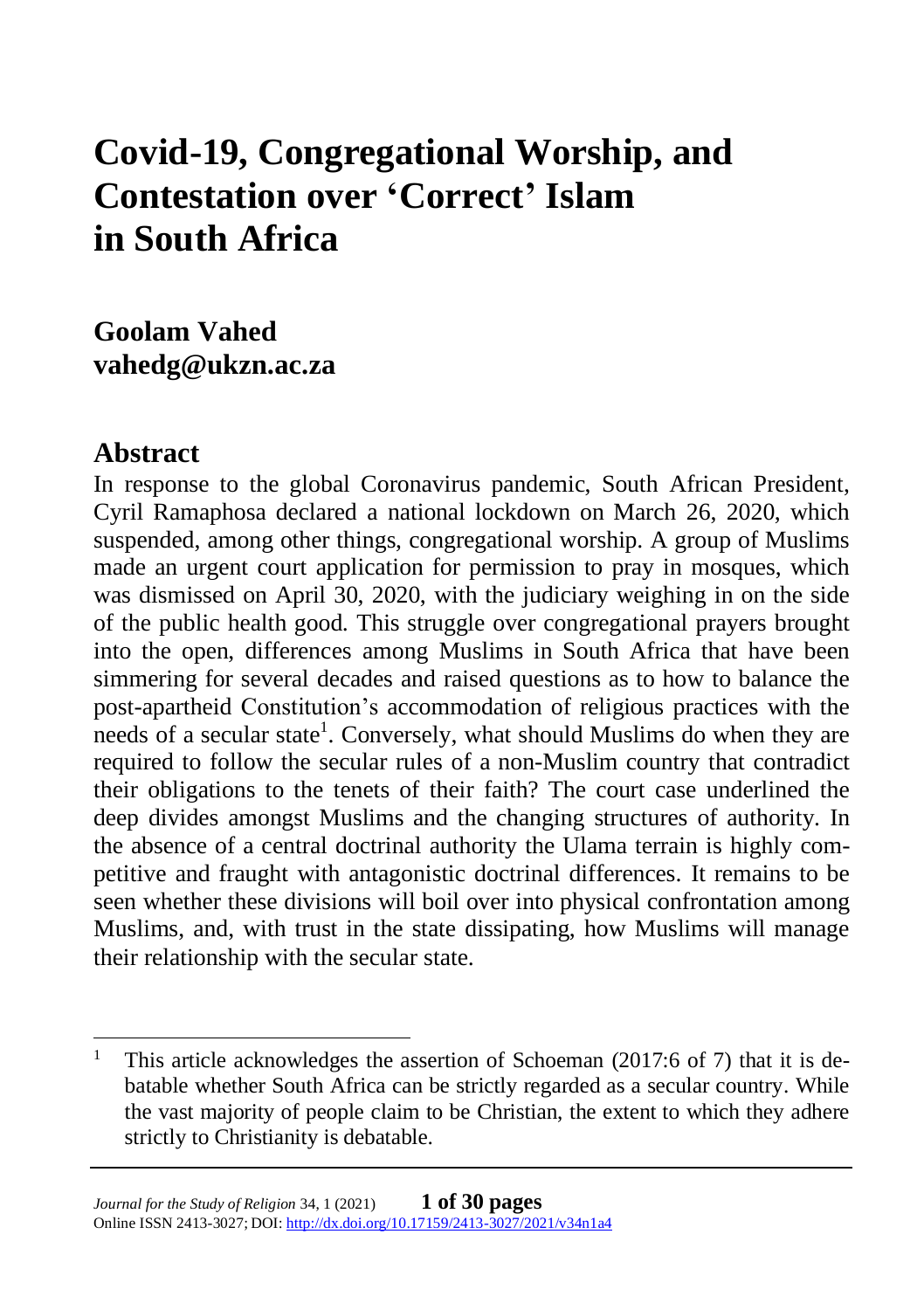**Keywords**: Covid-19, Mosque closure, UUCSA, Majlis, Cyril Ramaphosa, Zehir Omar, Ebrahim Rasool, Wifaq

# **Introduction**

In response to the global Coronavirus pandemic (Covid-19), South African President, Cyril Ramaphosa declared a state of disaster on March 15, 2020. A week later, he announced a three-week nationwide lockdown from midnight on Thursday, March 26, 2020. With the exception of those involved in providing 'essential services', all South Africans were required to stay at home. Congregational attendance at places of worship was prohibited.

Following the president's announcement, a prominent Durban Mufti<sup>2</sup> called on Muslims to continue to pray in mosques in defiance of the law. On Friday, April 3, 2020, police cracked down on several mosques in KwaZulu-Natal, following the afternoon prayer. The Majlisul Ulama of South Africa (MUSA) and Jamiatul Ulama of South Africa  $(\text{JUSA})^3$  wrote to the presidency on April 4, 2020, requiring permission to offer prayers in mosques. The request was declined on April 9, 2020. Muhammed Bin Hassim Mohamed, Anas Mohammed Chothia, and the As-Saadiqeen Islamic Centre from Gauteng, understood to be aligned to MUSA, made an urgent application to the High Court in Pretoria for permission to pray in mosques. Another Muslim organization, the United Ulama Council of South Africa (UUCSA)<sup>4</sup>, applied

<sup>&</sup>lt;sup>2</sup> This is a jurisconsult – a Muslim legal expert qualified to give rulings on religious matters.

<sup>&</sup>lt;sup>3</sup> MUSA is a Port Elizabeth-based organization under Moulana Desai. A search for 'JUSA' leads to the website of the Jamiatul Ulama South Africa, a Fordsburgbased organization under the leadership of Moulana Ebrahim Bham, whereas the group who submitted the letter to the President was the Jamiatul Ulama Gauteng, which is based in De Deur. The organization is unlikely to have made a mistake with its own name, and this is likely an indication that they are contesting ownership of JUSA while also attempting to confuse the public as to the drafters of the letter, since Moulana Bham was in favor of mosque closure.

<sup>4</sup> UUCSA is an umbrella body formed in 1994 to bring together different Ulama formations with the aim of working in unison to meet the challenges facing Muslims under the new non-racial democratic dispensation. Its members include the Muslim Judicial Council (SA), Jamiatul Ulama South Africa, Jamiatul Ulama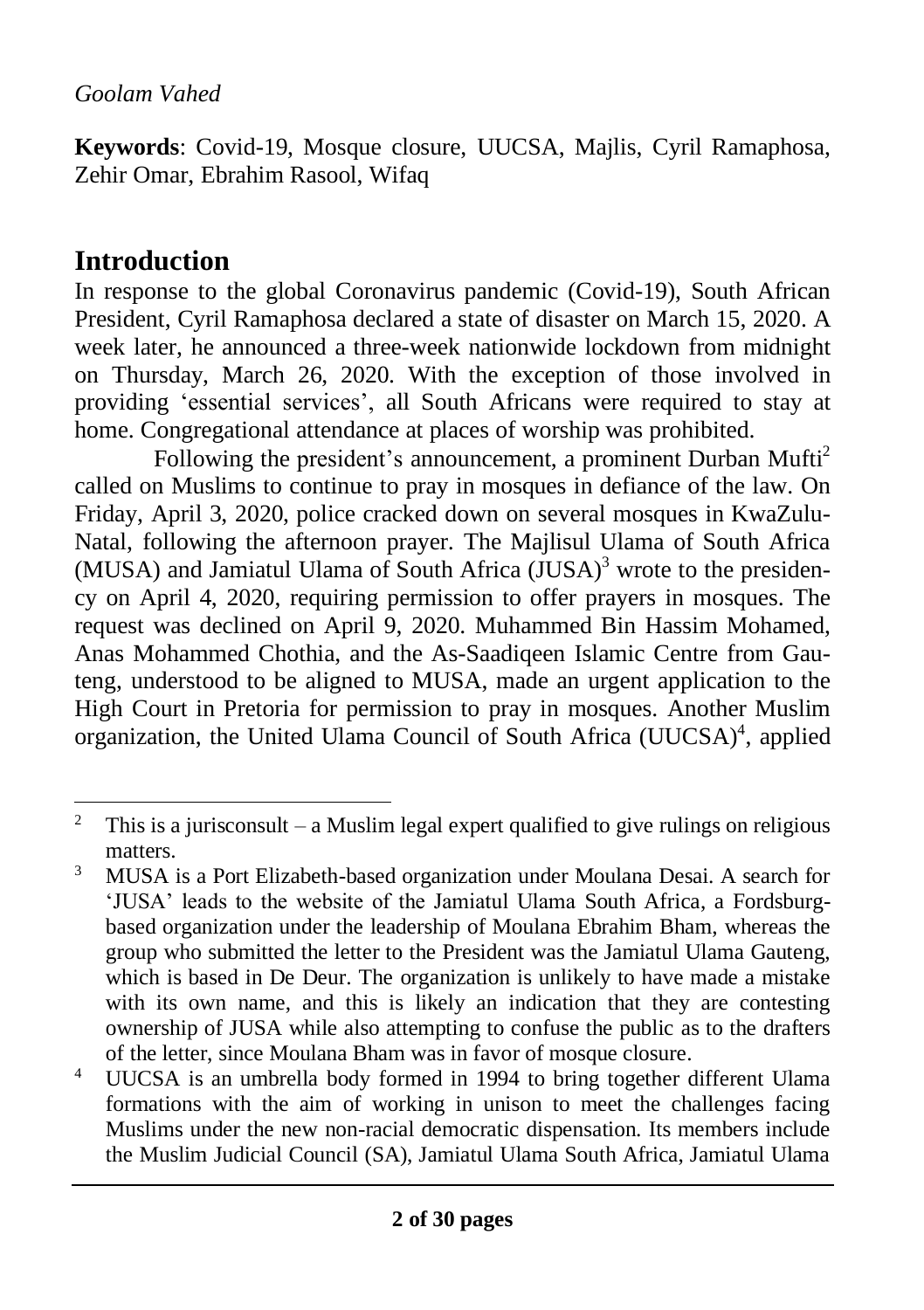to be an *amicus curiae* (literally 'friend of the court'), essentially offering the court information in support of the government's decision. On April 30, 2020, the application of Muhammed Bin Hassim Mohamed, Anas Mohammed Chothia, and the As-Saadiqeen Islamic Centre was dismissed by the Pretoria High Court.

This court application provides a lens through which to examine two broad issues with regard to Muslim South Africans, namely, what it means to live as a Muslim in a secular democracy, and the structures of religious authority among Muslims. Ulama have long debated what it means to be a Muslim minority in a secular democracy. Are Muslims permitted to reside as minorities in a majority non-Muslim country? What should they do when they are required to obey laws that contradict their obligations to shari'ah? More specifically, in a South African context, how does the state balance the post-apartheid Constitution's accommodation of religious practices with the needs of a secular state? What challenges will the new forms of religiosity, evident among South Africa's Muslims, present to the state? This article also examines the changing structures of authority among Muslims, caused in particular by their reactions to the pandemic.

### **Contesting Authority**

This article is based on newspaper reports, the records of the court case being referred to in this article, the correspondence of Muslim organizations, and the messages sent via internet communication tools such as e-mails, chat applications like WhatsApp, Islamic radio and television channels, websites of Islamic organizations, blogs, and social media sites like Facebook and Twitter<sup>5</sup>. As Johannesburg-based attorney, Feroze Boda (2020), who represented Muhammed Bin Hassim Mohamed, Anas Mohammed Chothia, and the As-Saadiqeen Islamic Centre in the mosque court case, observed, these exchanges were mostly vitriolic: 'It is most disheartening to see the manner in which some people use social media, directly or indirectly, to pursue agendas that are narrow and could be interpreted as vilifying other

(KZN), Sunni Jamiatul Ulama, Sunni Ulama Council, Council of Ulama Eastern Cape, and Eastern Cape Islamic Congress.

<sup>&</sup>lt;sup>5</sup> Many of the documents and recordings quoted below were received via social media and are in the author's possession.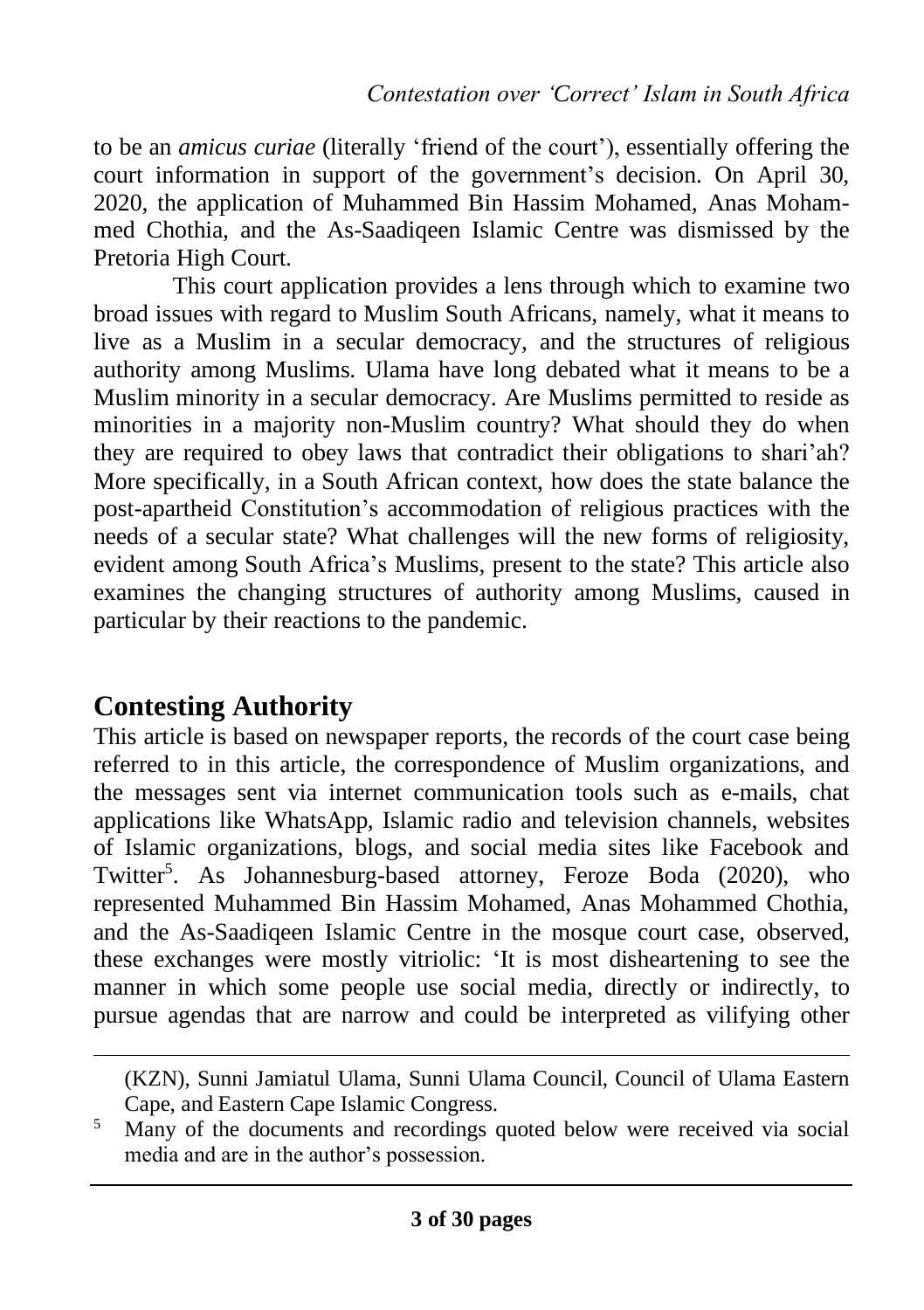Muslims who have expressed differing opinions'. This applied equally to both sides.

The Muslim landscape in South Africa is extremely diverse and Islam is a minority religion. The General Household Survey of 2013 put the Muslim population at just over a million out of a total population of 52 million (Schoeman 2017:4 of 7 pages), although Muslims themselves believe that the number is closer to two million, as many migrants may not be accounted for. Muslims comprise of several streams: 'Malays'<sup>6</sup>, who are descendants of slaves from South and South-East Asia, who arrived in the Cape from the  $17<sup>th</sup>$  century and are concentrated in the Western Cape; the descendants of indentured migrants from South and North India who were brought to work on the sugar plantations of colonial Natal between 1860 and 1911; the free Indian migrants from Western India who followed in their wake and are concentrated in Gauteng and KwaZulu-Natal (Vahed 2021); post-apartheid migrants from South Asia and Africa (cf. Vawda 2017; Koch 2017); and a small indigenous African grouping (Sitoto 2014). Malay and Indian Muslims are roughly equal in numbers and, despite new migrations, still make up the majority of the Muslim population in South Africa and remain in control of most major institutions and mosques in the country.

Muslim beliefs and practices are fluid. As Afsaruddin (2015:1) points out, Islam and Muslim societies should not be 'presented as static and reified…[An] historical, diachronic approach allows the reader to see the evolutionary nature of Islamic thought and the diversity within it'. By the 1970s, there were three broad traditions among Muslims in South Africa: First, a popular one that paid homage to *Pirs* (guides), as intercessors between Muslims and God, who respected and visited their *karamats* (gravesites), and organized *mouloods* (religious gatherings) where *salami* (communal salutations) were offered to the Prophet and saints as a mark of respect; second, a reformist tradition that drew inspiration from late  $19<sup>th</sup>$ -/early  $20<sup>th</sup>$ -century Deobandi/ Tablighi traditions in North India, that placed emphasis on 'an unquestioning loyalty to a literal interpretation of Prophetic authority' and on the central

<sup>&</sup>lt;sup>6</sup> While accepting that race is a social construct, it has been and remains a legal and social fact in South Africa, where the population is divided into four racial groups: Black African, Colored, White, and Asian/Indian. Malays are categorized as Colored, while black and African are used in this article to refer to black Africans.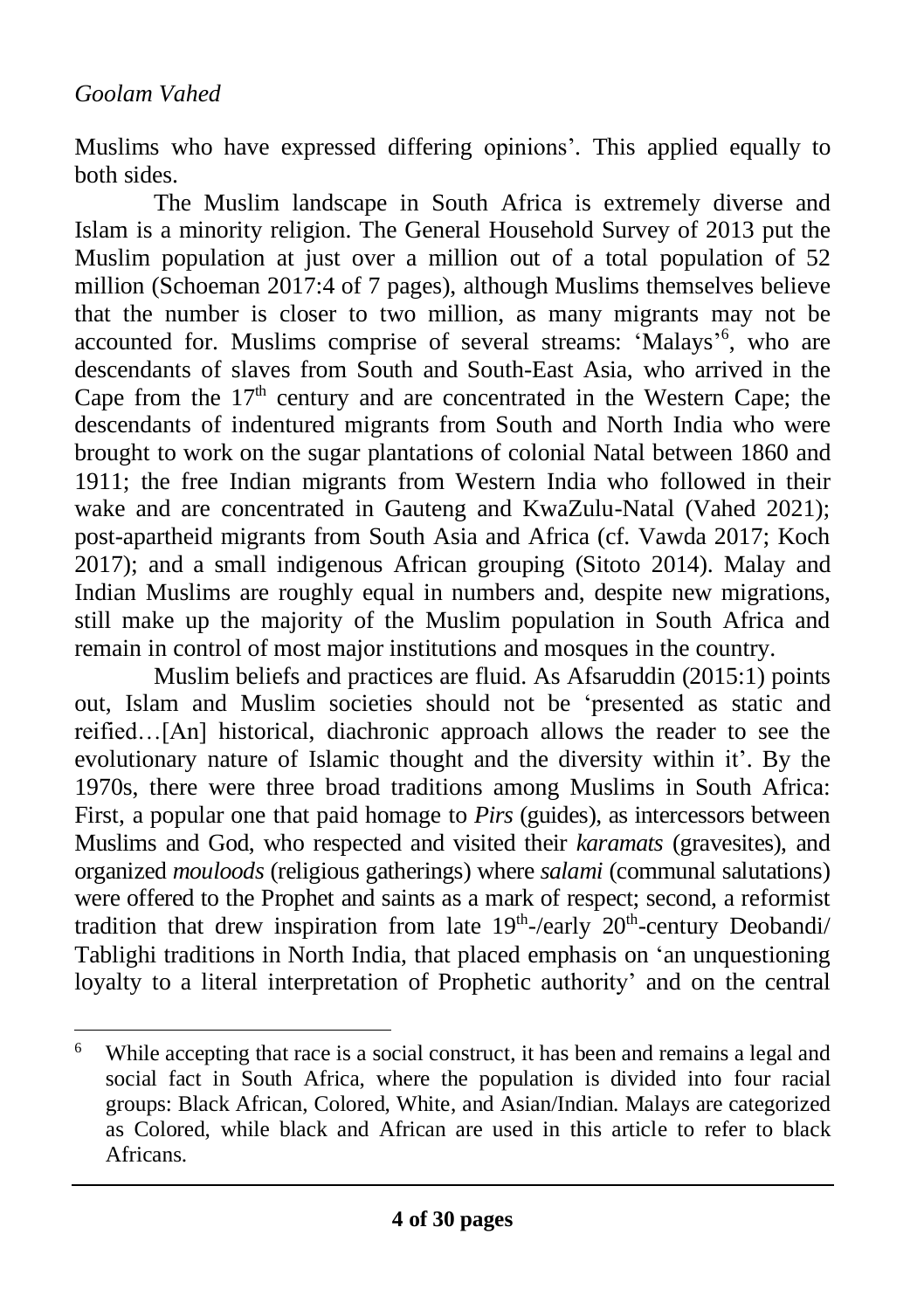role of the *ulema* in defining the correct practice of Islam, and which was highly critical of populist practices that were seen as remnants of Hinduism; and third, a 'modernist' tradition that attempted to combine Islamic with modern, secular knowledge in order to engage in discourse with the Western secular culture and thought (a good exemplar was the Muslim Youth Movement formed in 1971). These differences aroused deep passions, which flared into open conflict, particularly during the 1980s (cf. Tayob 1999; Jeppie 2007; Vahed 2003 for a discussion of these issues from an historical perspective).

Ulama (theologians or jurists trained in Muslim theology or Shari'ah – Muslim legal studies) are increasingly at the heart of shaping Muslim society through what they consider as the 'renewal' of traditional Islamic knowledge (Zaman 2010; Moosa 2015). This is also true in South Africa, where the influence of Ulama, which was historically very strong among Muslims in the Cape, has grown markedly since the 1970s, particularly among Indian Muslims, when locals returned from training in Indian seminaries, and especially from the 1980s when Darul Ulooms (Islamic seminaries), many of whose systems and syllabi are largely transplanted from South Asia, were opened. At the same time, the Madrassah system, which had long predated Darul Ulooms, expanded, was centralized, and adopted formal syllabi. In this respect, there appears to be an important difference with Bano's argument that in the West (or Muslim minority countries), there is a weakening of the authority of traditional Ulama among educated and upwardly mobile 'second- and third-generation Muslims…The current Islamic religious milieu in the West is highly conducive to nurturing an Islamic understanding which, while respecting the core of the Islamic tradition, is also proving adept at guiding young Muslims to be confident members of their respective societies' (Bano 2019:7).

In contrast, in the South African context, one can argue that many Muslims have moved from being comfortable in their societies to finding that the values of the secular state are challenging their changing understanding of Islam. Visible changes since the 1990s include Muslims attaching themselves to religious figures (*shaykhs*) for guidance, the growth of Islamic schools and finance, the adoption of 'Islamic' dress, men growing beards and women covering their faces (*niqaab*), girls not acquiring secular education, television sets being discarded, and more Muslims going on pilgrimage (cf. Vahed 2000).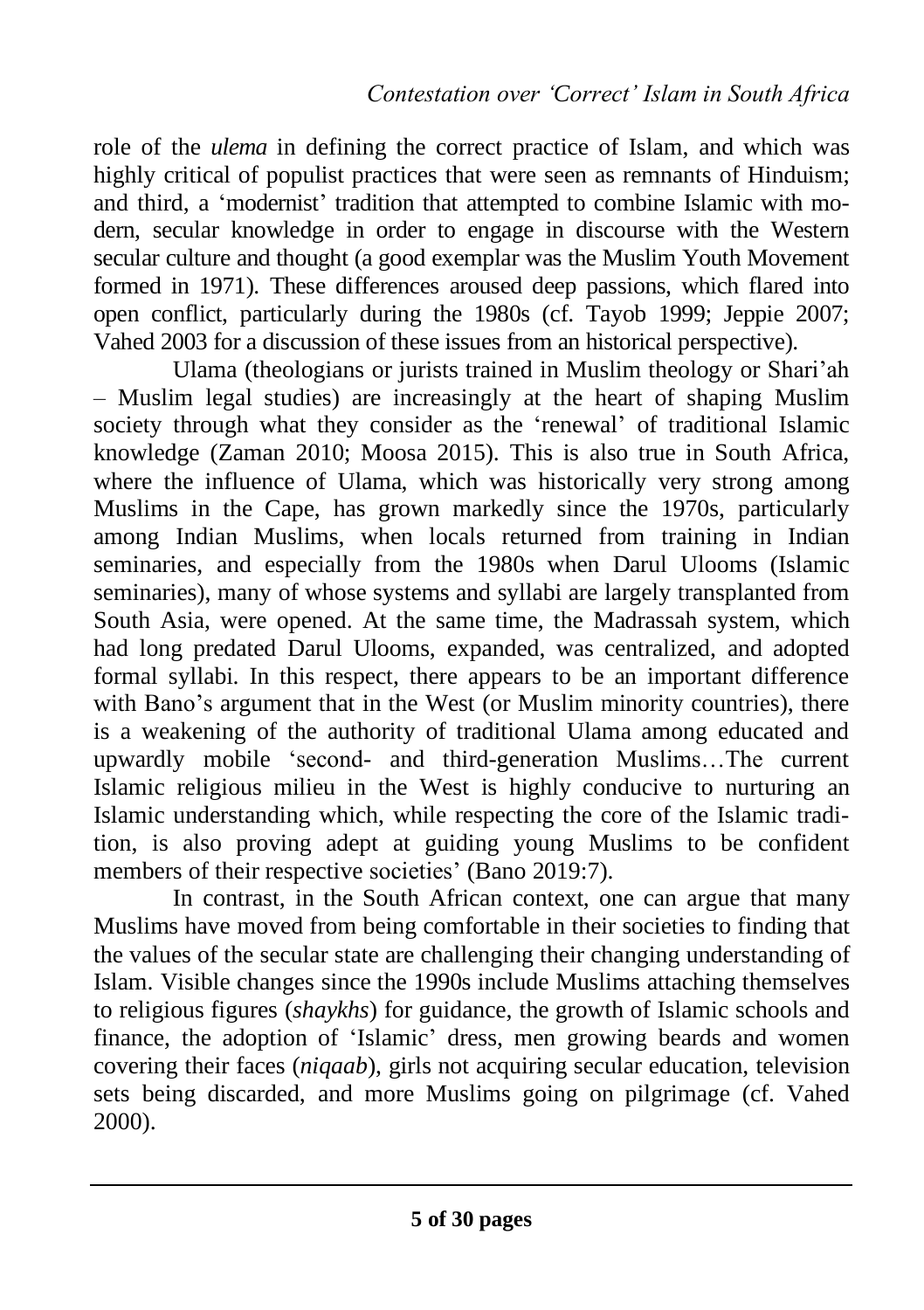While the influence of Ulama has increased, there is no central authority that all Muslims abide by. Ulama have become increasingly fragmented, with various individuals and organizations wielding influence through access to resources and control of media (cf. Tayob 2004). The Prophet was the authority while he was alive, but as Islam spread globally, ethnic and cultural differences as well as social, economic, and political contexts, shaped contestations within the realm of hermeneutics.

Two broad groupings were involved in the court case over the opening of mosques. One of the problems in writing this article is nomenclature. While there are many groupings and sub-groupings, broadly, those who argued for the opening of mosques have variously been called 'fundamentalists', 'conservatives', or 'regimentalists', while those who held a contrary view were in the past labelled as 'modernists' or 'liberals', but to that has been added epithets like 'pro-Shia' and 'anti-Ulama'. These terms are avoided in this article because they are value-laden and trivialize complex phenomena. Instead, this article refers to the groupings by their main protagonists. Those who wanted mosques to remain open are referred to as the *Majlis*/Mufti AK grouping while the UUCSA grouping refers to those who were willing to abide by government policy to temporarily prohibit congregational prayer in mosques.

The UUCSA was founded in 1994 at a meeting convened by Sheikh Nazim Mohamed, then Imam of the Yusufia Masjid Mosque in Wynberg, Cape Town, and life president of the Muslim Judicial Council (MJC), and formalized in 1996. Its logo, adopted in 1995, comprises a map of southern Africa with the geographical area of South Africa highlighted, upon which a crescent moon and a star are superimposed. Aimed at uniting the major theological formations in South Africa, UUCSA included members from across South Africa, of different Islamic traditions and practices, which had been at loggerheads in the 1970s and 1980s. Attacks on UUCSA are usually aimed at its executive member, Moulana Ibrahim Bham, most likely because of his public profile and location in Gauteng, where several Darul Ulooms are based. Moulana Bham completed his studies in Pakistan in the 1980s, and is Imam of the Hamidia Mosque in Newtown, Johannesburg and secretarygeneral of (the original) JUSA. His leading of the Muslim prayer at the Nelson Mandela Memorial Ceremony in 2013 and the performance of the prayer at struggle icon, Ahmed Kathrada's funeral in 2017, drew criticism from the *Majlis,* which sarcastically refers to him as 'the Reverend Abraham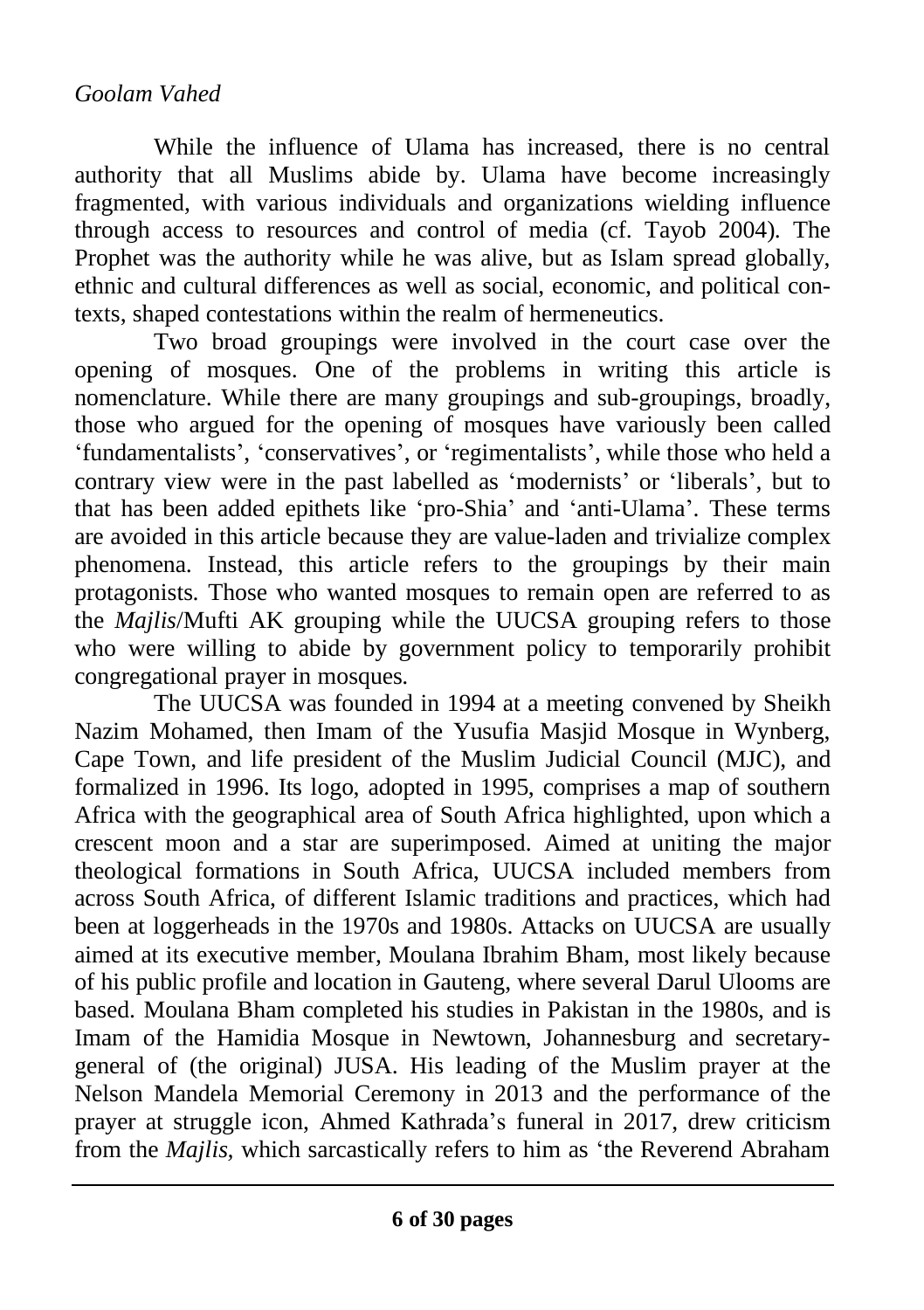Bham'. UUCSA Ulama have access to radio channels – *Radio Islam* and *Channel Islam International* – and one television channel, ITV Networks, as well as various websites.

The *Majlis* is synonymous with Moulana Desai, who was born in Port Elizabeth (PE, now Gqeberha) and completed his theological education in Jalalabad, India, in the 1960s. He established MUSA in PE and started a monthly newspaper *The Majlis*. According to Haron, Moulana Desai and members of MUSA 'perceived themselves to be the gatekeepers of Islam and the representatives of a "pure, *roohani* Islam"' (Haron 2003:56; original emphasis). Ismail Omar of the House of Ummah  $(HOU)^7$  wrote that 'the Moulana…holds himself out to be the supreme guardian of the truth in South Africa, and in so doing, he often lambasts those that perceive the truth differently' (HOU 2020a). Moulana Desai's 'version of the truth [is presented as] natural…as if it were self-evident [as he] constructs an authoritative vision of things' (Dupret 2018:217).

There is no formal alignment between Mufti AK and the *Majlis*, but they support each other's positions on most issues. In one of his talks on the *Markaz Sahaba radio station*, Mufti AK described Moulana Desai as one of the ten greatest living Islamic jurists in the world. According to the biography on his website (Official Site of Mufti AK Hoosen 2018), Mufti AK completed his BA Hons (Mufti and Alim) in Pakistan, and obtained a Master's degree in Islamic Studies at the University of Johannesburg in 1990. He joined the Darul Uloom, Newcastle in 1980, and taught there until he took up a position with the Johannesburg-based Islamic radio station, *Channel Islam International* in 2000. He then established his own radio station, *Markaz Sahaba* in 2018, and still serves as Mufti and radio presenter. Mufti AK, as he is popularly known, has an extensive national and international following,

<sup>7</sup> Ismail Omar is a lawyer by training, was involved in politics in the Tricameral Parliament in the 1980s and is now a businessperson. He is not involved in any Muslim organization, but in 2013, in response to an article by Moulana Desai that stated that Hassim Amla was an apostate for playing cricket, Omar wrote a response titled, 'The Mufti and the moron'. He subsequently formed the House of Ummah, a chat forum for Muslims, and has worked to bring about unity among Muslims, including and especially African Muslims. He publishes a 'communication' whenever he feels it necessary to address an issue in the Muslim community. At the time of writing (December 2020), he had published 160 such communications. The author is on the House of Ummah's mailing list.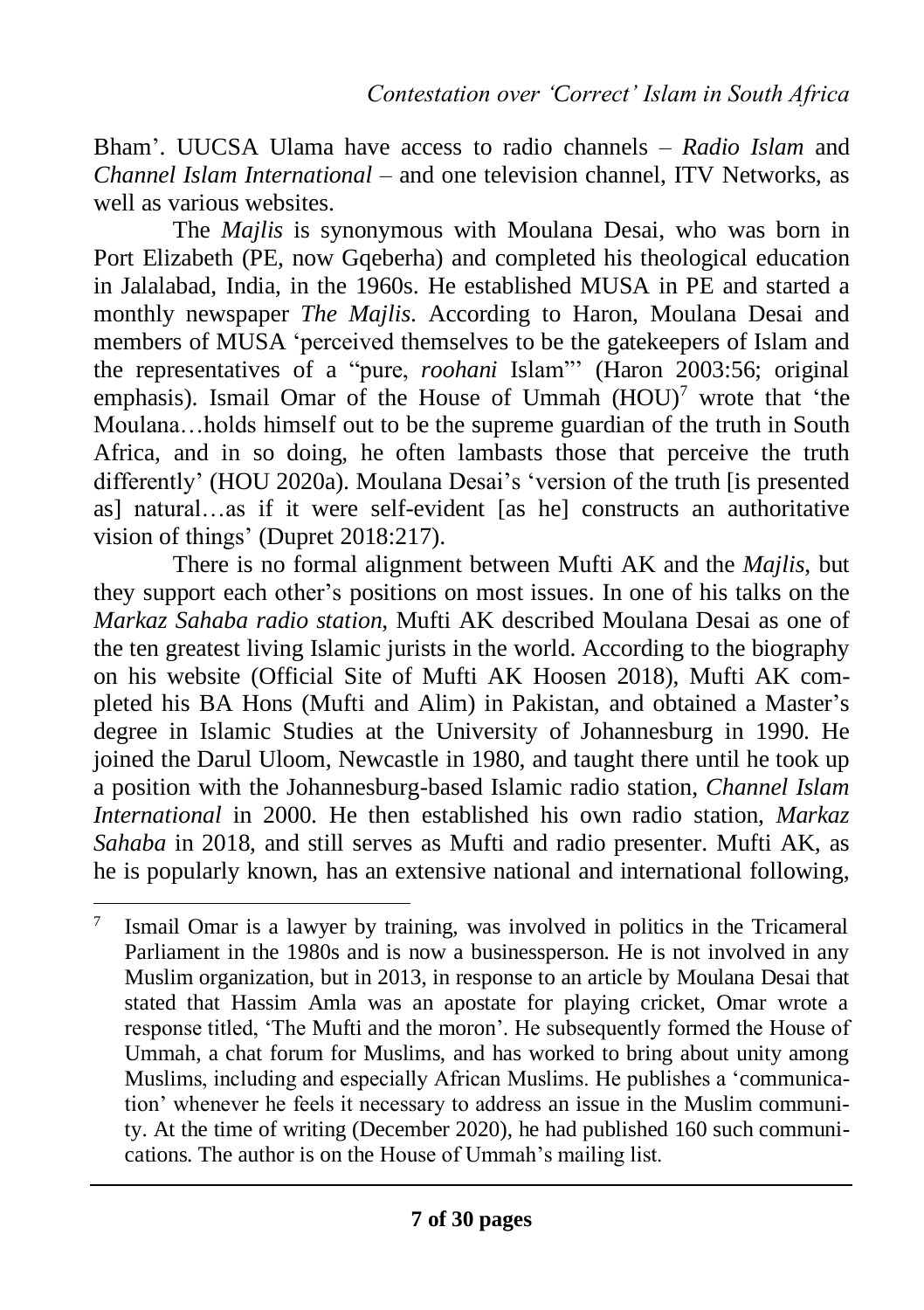and has complemented Moulana Desai with his charismatic on-air personality. Based on their common positions on key issues and the use of the same legal team, it is evident that Mufti AK and the *Majlis* are ideologically aligned to the Jamiatul Ulama Gauteng, which was founded in 2006 with its headquarters in De Deur, Gauteng, under Mufti Hashim Boda, in direct opposition to the existing Jamiat in this province.

These broad, elitist, middle-class groupings do not represent all the Muslims<sup>8</sup>, but they do control the major mosques and institutions. North-Indian trained or aligned Ulama believe that in the contemporary period, their interpretation of Islam remains the only authentic one. The great Indian scholar, Abu-Hasan Al Nadwi wrote that, while the Muslim world witnessed an intellectual decline from the  $15<sup>th</sup>$  century, the Muslims of India are an exception:

> Though Muslims of India were subjected to the most powerful and culturally vibrant of the Western colonial states, and had the best of their youth drawn to Westernizing institutions, they retained 'a much sharper religious consciousness, a purer Islamic zeal, and a stronger commitment to Islam than did Muslims of other countries' (quoted in Zaman 1999:75).

<sup>&</sup>lt;sup>8</sup> These groupings do not speak for all Muslims in South Africa. There are several independent mosques, one such example being the Claremont Main Road Mosque in Cape Town (cf. Gamieldien 2004). While some African Muslims are part of Indian controlled institutions, others, feeling marginalized, have opted for an independent route, forming the Gauteng Muslim Shura Council (GMSC) in 2014. The GMSC organized the first of what it hoped would be annual conferences of black Muslims in Gauteng from April 19 to 21, 2019. Aslam Fataar, an academic at Stellenbosch University, saw the conference 'by and for Black Muslims as an attempt to establish a line in the sand, to announce and assert the full and autonomous Muslimness of Black Muslims by Black Muslims, and to brook no truck with racism meted out by other groupings. It is, I believe, an assertion of an authentic and autonomous religious identity' (Al-Qalam 2019). The GMSC describes itself as comprising of 'indigenous' Muslims. It remains to be seen how it will develop, given that its numbers are small, and resources limited. The Islamic landscape could also change markedly as new migrants from South Asia and Africa are settling and evolving (cf. Vahed 2021).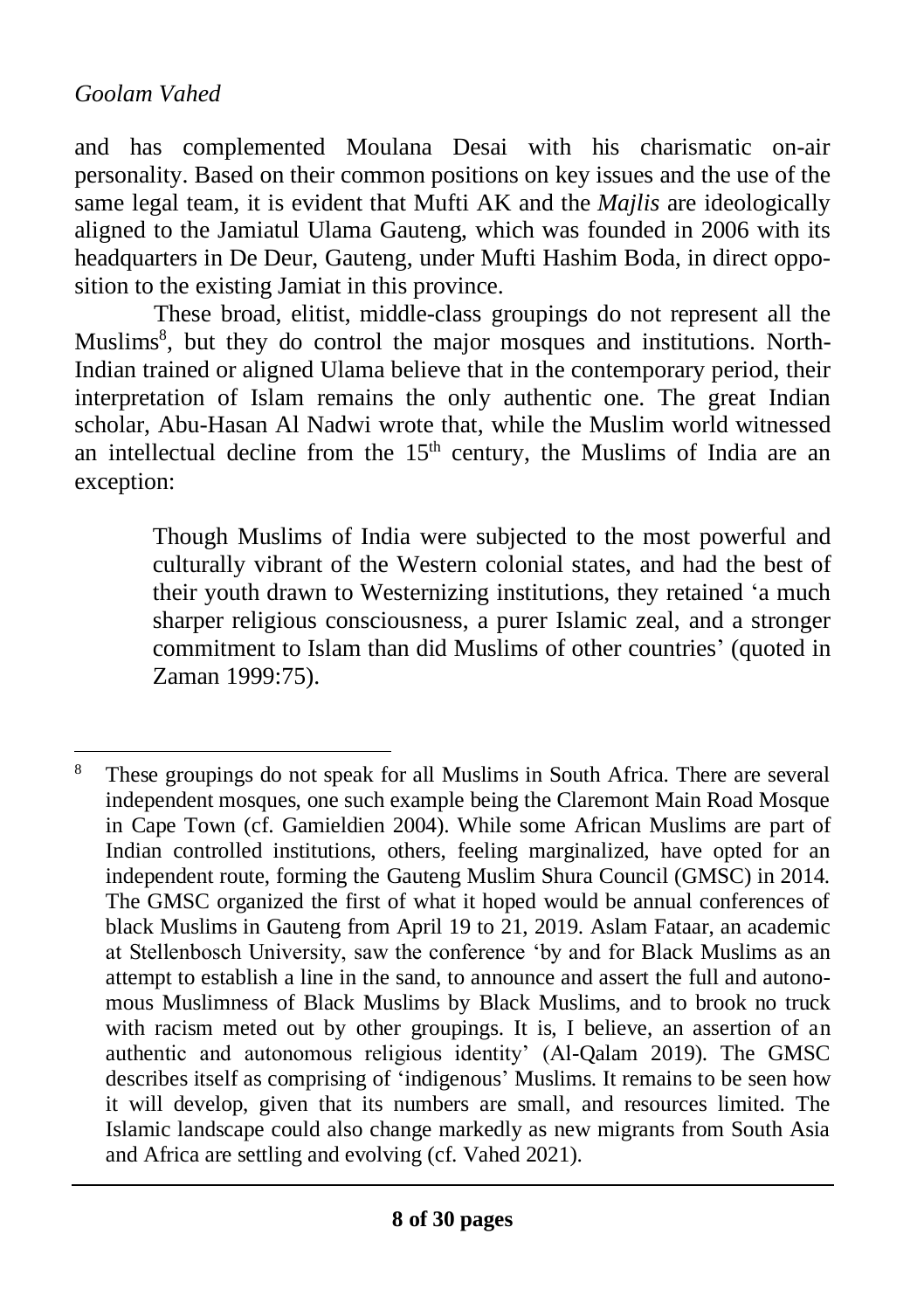A respected member of the Ulama fraternity, Moulana Abdul Hamid of Gauteng went so far as to state that it is 'fardh [compulsory] to learn Urdu, especially for those Muslims who are connected to the Sub-Continent' (Hamid 2013:12). He explains:

> The most important vehicle for us to acquire Deen [faith] is language. A person's culture is associated and directly related with language. Our culture is our Deen, and our Deen is written in the language from which we have our roots in. For us to get the *Mizaaj* [natural feeling] of our Deen, we will acquire it from our language, and in our case, it is the Urdu language (Hamid 2013:13).

It is worth noting that Persian was the language of the Mughal court in India until the 1860s, with Urdu replacing it in the late  $19<sup>th</sup>$  century, and that Moulana Hamid's intellectual forebears, the great Ulama of early 20<sup>th</sup>-century North India, such as Moulana Khalil Ahmad Saharanpuri and Moulana Muhammad Yahya (father of Moulana Zakariyya), wrote their classical works in Arabic to 'demonstrate their mastery of this language as a mark of religious and cultural authority' (Zaman 1999:66). In fact, in the 1850s, Arnold, the Director of Public Instruction in Punjab, wrote that Urdu was 'offensive to a learned Arabic scholar' (Zaman 1999:66). Does insistence on Urdu mean that in the local context the Ummah should comprise exclusively of Indian Muslims or should the local Zulu and Xhosa learn Urdu? (Vahed 2021).

### **The Nation-State**

The debate over the place of Muslim minorities within a secular democratic state is not peculiar to South African Muslims. As El Fadl pointed out, debate over the role of the Shari'ah in a non-Islamic state is as old as Islam itself:

> A growing discourse in Europe and North America focuses on questions of the religious and political status of Muslim minorities. As the historical material indicates, Muslim juridical opinion on these matters is very diverse…There is no Islamic consensus on this issue. What is often overlooked by both Muslims and non-Muslims is this: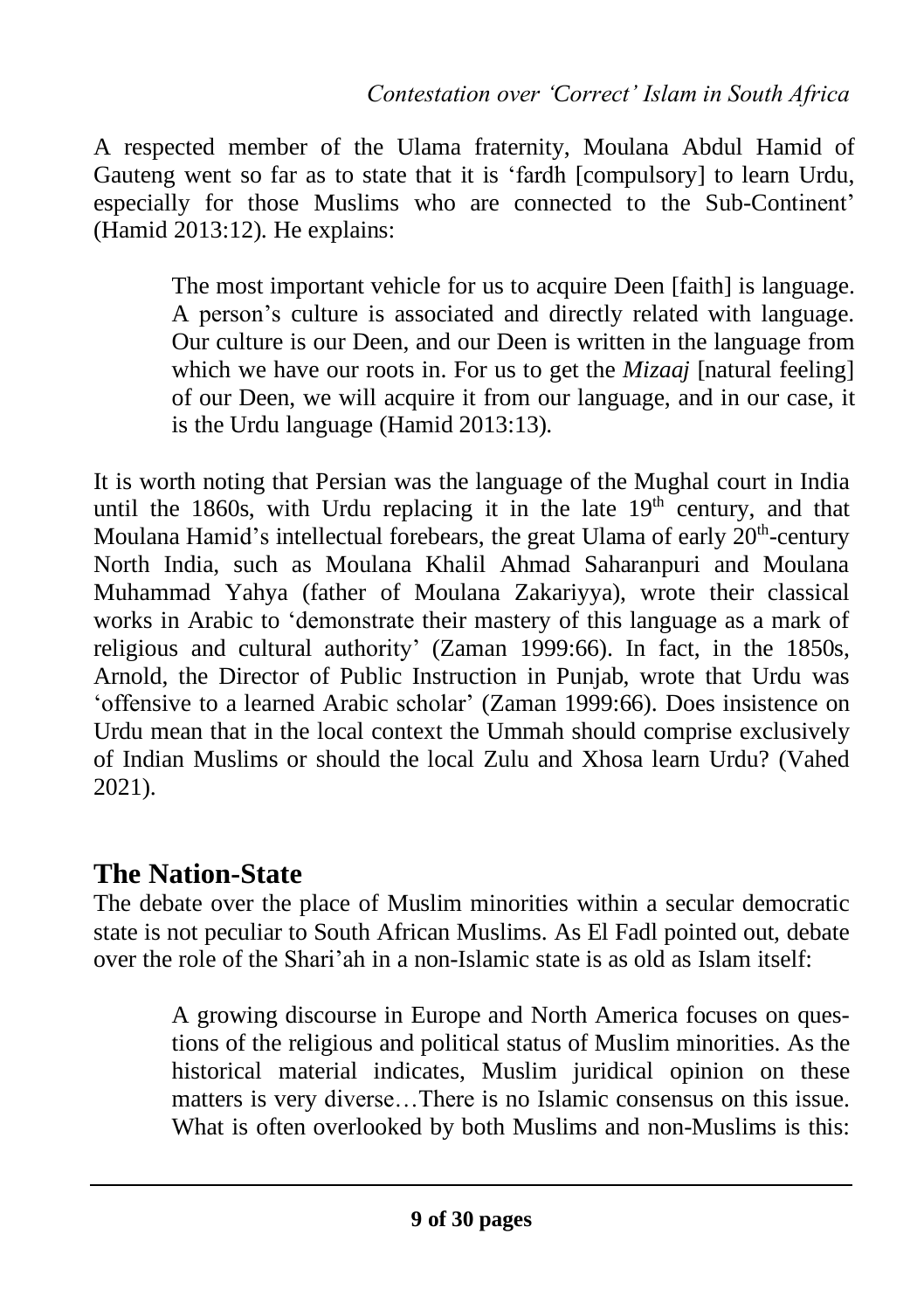Diversity of opinion on the status and obligation of Muslim minorities is characteristic not only of the contemporary Muslim community but for the history of Islamic juridical debate; it is not as if some previous clarity or unity of opinion has been lost (El Fadl 1994:129).

During the apartheid era, Moulana Desai of the *Majlis* decreed that Muslims, living as minorities, were under no obligation to observe the laws of the land if these conflicted with Islamic law, 'unless compelled under coercive oppression' (Haron 2003:58). He further ruled that Muslims could not participate in any '*kuffaar* politics': '[T]he prevalence of injustice and oppression does not justify Muslim participation in *kuffaar* politics… Muslims should not operate under the wing and direction of communists, atheists, and *kuffaar* in general' (Haron 2003:57). Ebrahim Moosa, a professsor of Islamic Studies, argues that this practice of Islam tends to 'focus on eschatological matters and concern for personal salvation, [and largely ignores] the social and political ethos of Islam' (Moosa 1997:45).

Other Ulama, particularly those who were part of the MJC, participated in anti-apartheid activities through trade unions and political organizations such as the ANC (cf. Esack 1991). Their strand of Islam was 'willing to accept the subordination of Muslim interests in order to establish a broad front against apartheid' (Bangstad & Fataar 2010:823). In the postapartheid period, the MJC (and by extension, the UUCSA) has adopted a 'loyalist-accommodationist position…in which the comforts and religious freedoms of a minority are seen as best ensured by accommodation with the party in power, [and have shown] uncritical support for the ruling party' (Bangstad & Fataar 2010:817).

Afsaruddin broadly caricatures the differences in the worldviews of these groupings by describing one group

> in an era of increasing globalisation, [as seeking to] interact regularly with people of different faith and cultural backgrounds, [and welcoming] increased opportunities for interfaith and intercultural conversations to facilitate better understanding of one another and to make room for the "Other" in their multicultural and religiously plural environments. [Others, however,] warn of irreconcilable differences in world-views…and attempt to hermetically seal off their cultures from outsiders (Afsaruddin 2015:4).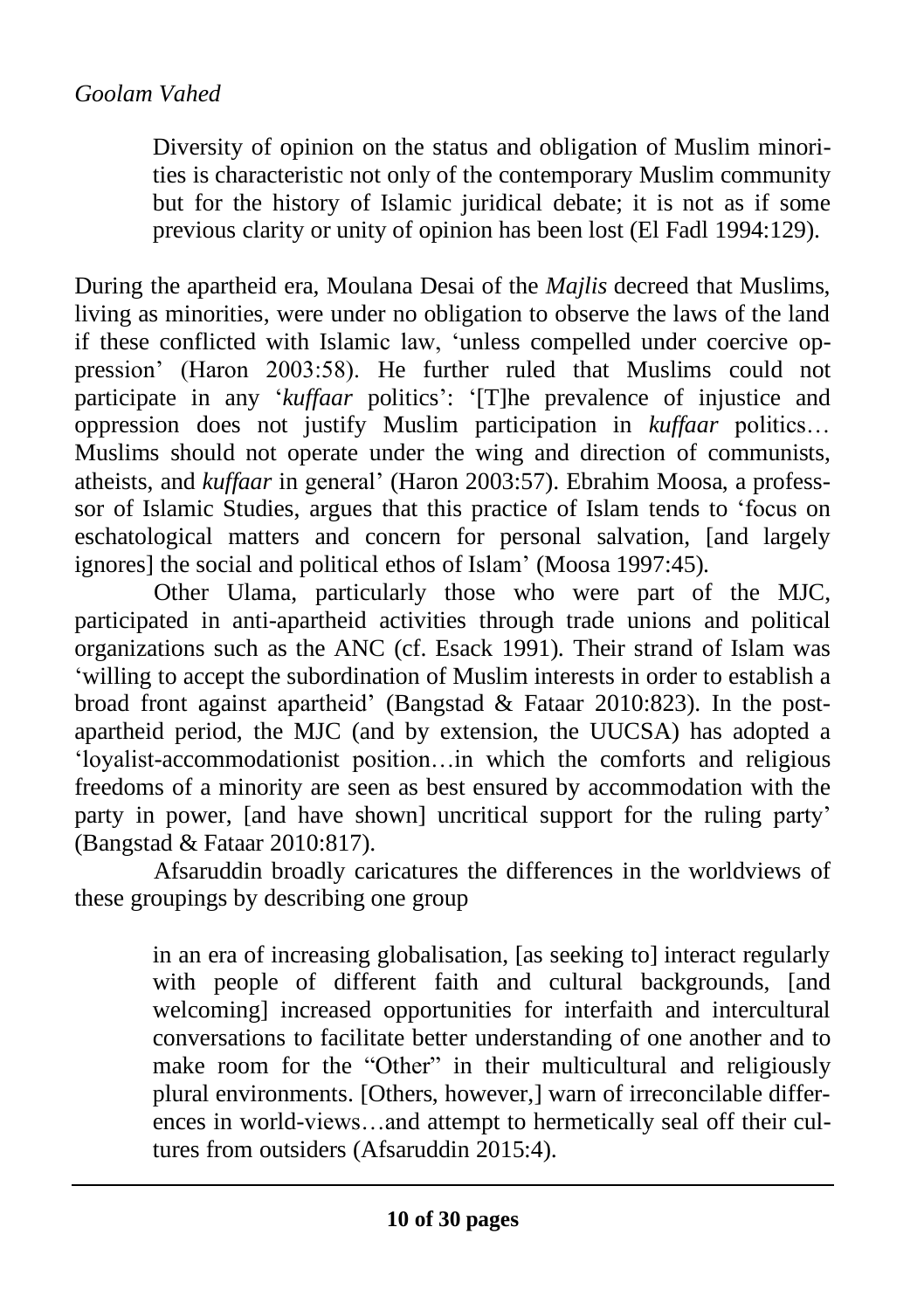#### With regard to the latter, Ziauddin Sardar writes that there is

one constant present. There is no past and no notion of a different future. But the present exists as an ontological shadow of the past – or specifically, the days of the Prophet Muhammad. The history and culture of Muslim civilisation, in all its greatness, complexity and plurality, is totally irrelevant, and to be rejected as deviancy and degeneration (Sardar 2004:13).

Given their different worldviews and approaches to the nation-state, it should come as little surprise that UUCSA and the *Majlis*/Moulana Desai were in conflict long before the dispute over communal prayers in mosques. They differed over issues such as whether it was permissible for Muslims to participate in secular politics, a proposed Muslim Marriages Bill to regulate Muslim marriages, whether non-Muslims can visit mosques, whether Muslims could consume commercially slaughtered chickens, the efficacy of vaccines, and the entry of women in mosques. Differences came to a head when a PE-based group registered the UUCSA trademark on March 6, 2013 and sent a lawyer's letter to UUCSA on May 27, 2013 to desist from using the name. UUCSA challenged this in court, where the PE group claimed that it had been formed in 1989 with Moulana Desai as *ameer* (head) and had enacted a constitution that brought UUCSA into being. Judge Tuchten found in April 2017 that there was 'overwhelming' evidence to support the argument that the PE group really wanted to 'steal' UUCSA's identity. The judge pointed to the fact that Moulana Desai had consistently criticized UUCSA as UUCSA, and there was no evidence to suggest that 'UUCSA was an imposter and that he, Mufti Desai, was the authentic representative of UUCSA. On the contrary, Mufti Desai was at pains to distinguish UUCSA from MUSA' (SAFLII 2017:31). The judge declared that the PE group registered the trademark 'UUCSA' *mala fide* (a 'sustained form of deception').

These simmering tensions came to the fore during the lockdown.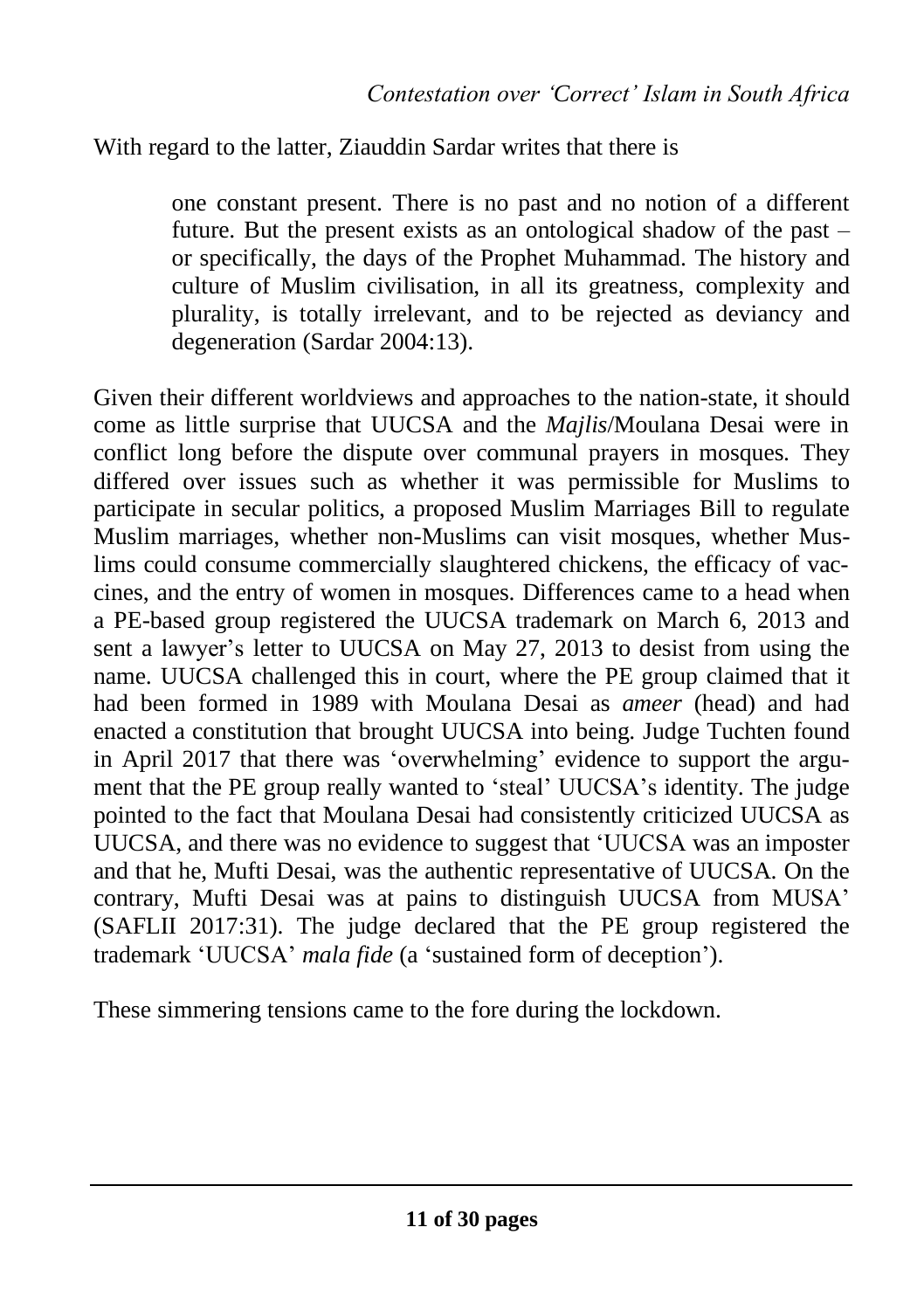# **The Lockdown and Congregational Worship**

In conjunction with the Islamic Medical Association of South Africa (IMA) and Pathcare (a medical organization), the MJC organized a meeting of Capebased school principals, senior Ulama, Islamic organizations, and medical professionals on March 11, 2020, to decide on a collective response to the pandemic, before President Ramaphosa declared a State of Disaster on March 15, 2020. The MJC issued a five-page statement on March 16, 2020, urging mosques to adhere to the limit of 100 people in congregational prayers, and for worshippers to carry their prayer mats, perform ablution at home, and spend as little time as possible in mosques. Mufti Taha Karaan of the MJC, a graduate of the Darul-Uloom Deoband, stated that 'as long as it is feasible to preserve the performance of congregational prayer in mosques and to preserve life and health, neither should of necessity have to be sacrificed for the sake of the other'.<sup>9</sup> However, two days later, on March 18, 2020, with cases of the virus increasing, the MJC announced that the Friday Jumu'ah prayer would be suspended for four weeks, and on Sunday March 22, 2020, it called for all mosques to be temporarily closed (Sanglay 2020:1).

This was a bold call given that mosques had never been closed in the 1,400 years of Islamic history, not even during the  $14<sup>th</sup>$ -century Black Death epidemic, and that the Jumu'ah prayer is the one prayer in the week that can only be performed in congregation. Moulana Bham, secretary-general of JUSA, initially announced that congregants in mosques should practice social distance (contrary to the practice of standing shoulder to shoulder), which was 'the only viable solution to containing the pandemic' (Patel 2020). On March 22, 2020, he called on mosques to limit the number of worshippers as Muslims had 'both a religious and civic duty to ensure that we through our actions become part of the solution rather than the problem' (Patel 2020).

The *Majlis* was critical of these steps. An editorial article titled 'Only Munafiqeen (hypocrites) Cancel Salaat' states that 'it is not befitting for the so-called "Ulama" to have decided to shut down the Masaajid [mosque]'. The Coronavirus had 'truly exposed the *munafiqeen*, most of whom 'do not – never have – truly believed in Allah. Their Imaan (faith) is as flimsy as a cobweb. Their *tawakkul* [trust in God] is in America' (Aadam 2020). The

<sup>9</sup> Mufti Karaan tested positive for Covid-19 in late May 2021 and passed away on June 11, 2021. His brother, Prof Mohammed Karaan, a former dean of Agri Sciences at Stellenbosch University, had died of Covid-19 on January 12, 2021.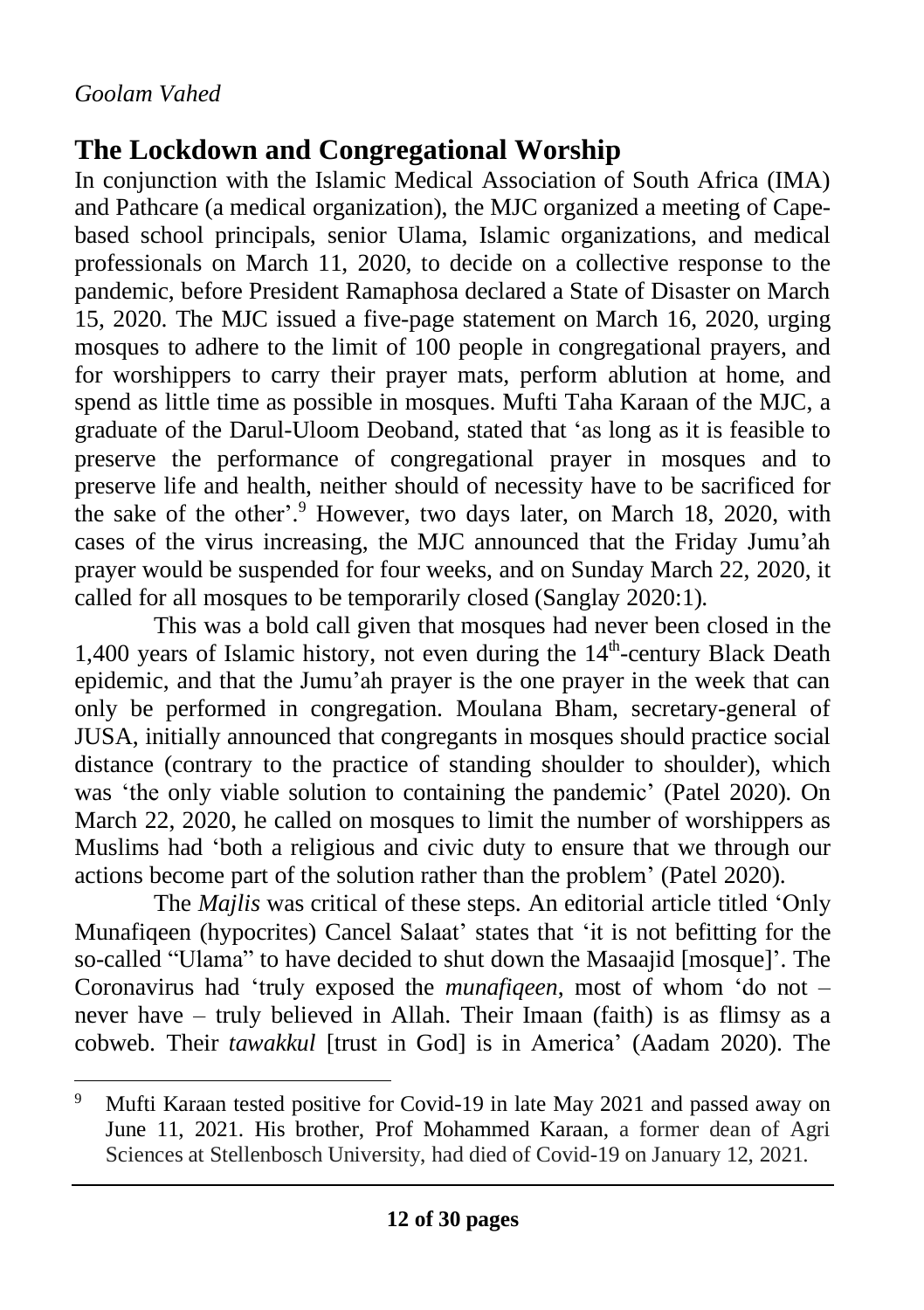Taleemudeen Islamic Institute of Isipingo Beach, Durban, issued a statement, urging Muslims to continue to pray in congregation in mosques:

> After making *mashwarah* (consultation) with various medical experts as well as taking the opinions of senior counsel advocates, we advise as follows: a) Salaah in the masaajid should not be abandoned but rather be performed in its fixed times; b) Azaan should be called out as usual, and salaah with jamaat should take place (quoted in HOU 2020c).

Some mosques in Durban continued to offer communal prayers until the police stepped in at several mosques on Friday, April 3, 2020. The following day, Zehir Omar attorneys addressed a letter to the government on behalf of MUSA and JUSA 'to request the relaxation of lockdown regulations and the imposition of measures to facilitate the attendance of Muslims at Mosques to observe fundamental worship tenets of the religion of Islam' (HOU 2020a). A group calling itself the Custodians of the *Haqq* (truth), led by Advocate Zehir Omar, listed 174 mosques that wanted to remain open during the lockdown (HOU 2020a) However, mosques such as Omar Farouq in Lenasia, Merebank, Polokwane Muslim Trust, Hamidia Masjid in Newtown, and Musjidur Rahman in Durban denied giving consent for their names to be used in support of the call. Ismail Omar was of the view that the inclusion of these names 'cannot be accidental. There is thus little doubt that the falsification was the product of intentional manipulation. It is a gross moral travesty that calls for accountability' (HOU 2020a).

Zehir Omar's letter to the President was widely circulated on social media, and various Muslim bodies submitted views opposing the application. The Sunni Ulema Council, Gauteng issued a press statement on April 7, 2020, calling on Muslims 'to hold the larger picture at heart, [respect] the law of the land, [and] not be a component in the spread of the Covid-19 virus' (Sunni Ulema Council 2020). The IMA, the South African Muslim Network, and the Minara Chamber of Commerce submitted a joint letter to the Presidency on April 8, 2020, in which they stated that Zehir Omar's clients 'represent a minute fraction of the total Mosques in SA…We are a Proudly South African community who have rallied and will continue to rise to challenges we all face as a rainbow nation' (IMA 2020).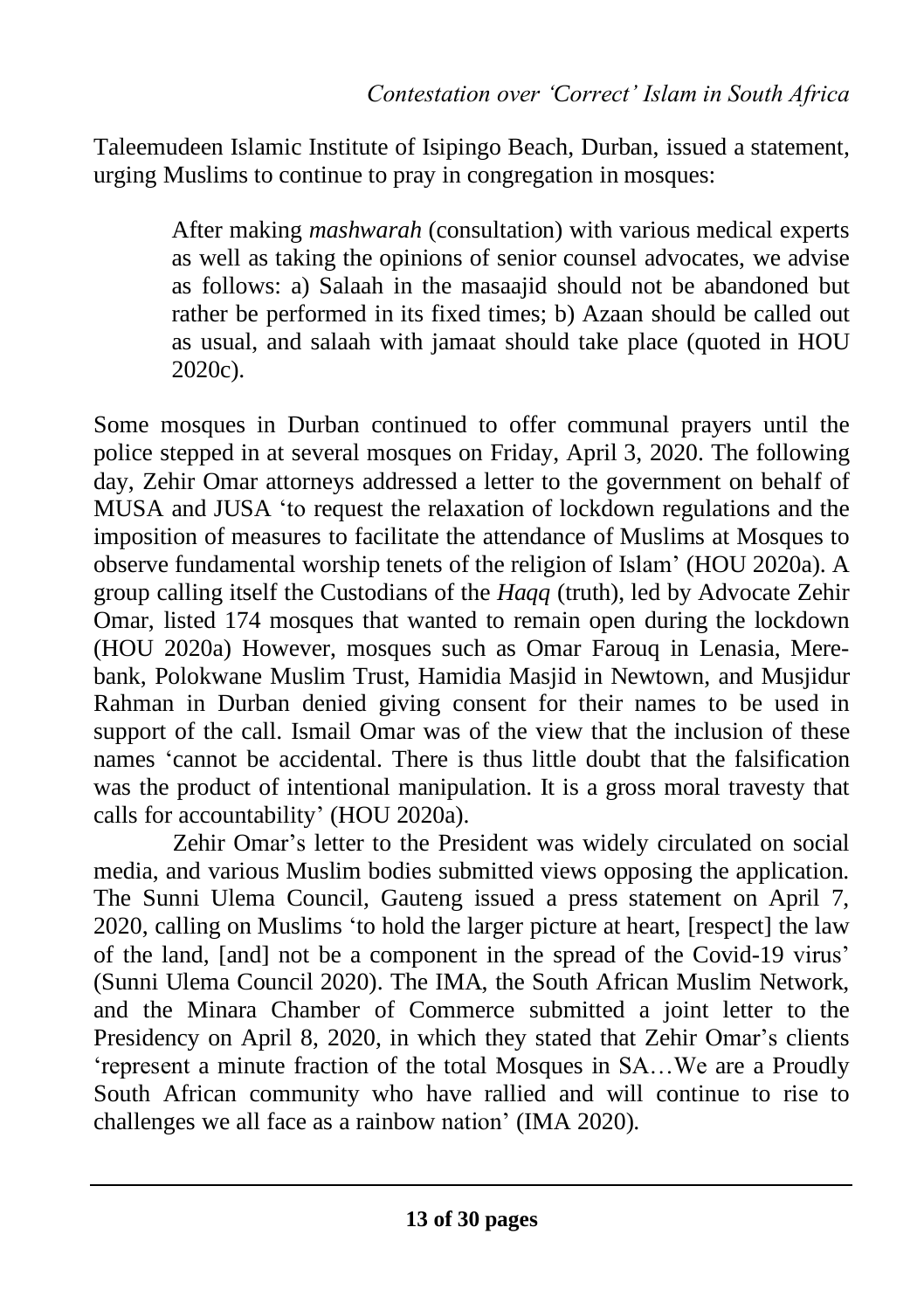Ebrahim Rasool, who was an official of the anti-apartheid United Democratic Front (UDF) during the apartheid era, and in the post-apartheid period served the ANC in various leadership positions, including as premier of the Western Cape and as South African ambassador to the USA, circulated a hard-hitting social media response:

> This is what happens when a radio mufti (Mufti AK), a Muslim tabloid (Majlis), a bogus council (MUSA), and a maverick lawyer (Zehir Omar) converge: They claim rights, but shun responsibility… This is no time for a false unity and solidarity with those knocking a hole in the boat. The mainstream Muslim leadership must speak as one to tell the authorities that the people of the lower deck are a fringe, if vocal, minority; that they are misguided and seek to misguide; that, like all extremists, their extremism is now inert, but as soon as they find a source of power they will unleash destruction (Rasool 2020a).

Feroze Boda took issue with Rasool's use of 'war on terror' vocabulary in this article, asking, 'Is the request for a relaxation on gatherings in the case of *masaajid* religious extremism?':

> For what purpose does he use such labelling? As Muslims, we know very well how such characterisations have been used as a weapon against us…In addition…he assumes incorrectly that his 'mainstream' position is the only acceptable *sharia* position regarding the forced closure of *masaajid*…Coupled with the labelling of dissenters as extremists, it allows misplaced nationalism and partisan politics to flourish at the expense of *ummah* and Islam (Boda 2020b).

Rasool responded on April 17, 2020:

We are dealing with characters *biduni taqwa wa adab* [without God consciousness or ethical conduct]*.* Consciousness of God must necessarily curb excesses in conduct, withhold from demeaning even those you differ with, and prevent the use of labels over which only Allah has sovereignty. There is a glossary of labels they have employed against revered, respected fellow ulama [scholars] and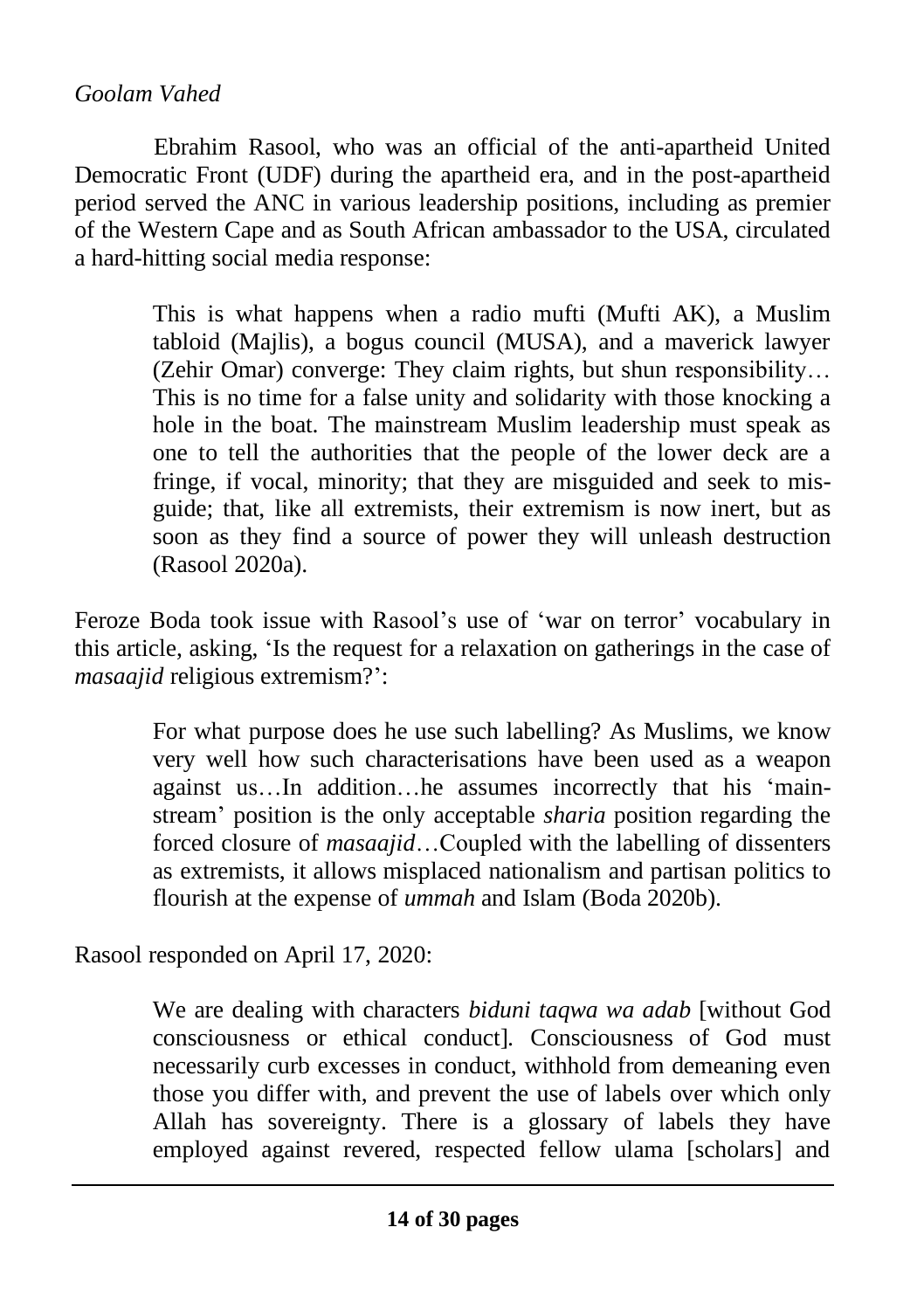others with whom they differ…yet, when we call them out, NOT for their belief or disbelief, but for their human utterances or conduct – ranging from hate speech to defamation – they protest that we should never use the word EXTREMISM to describe them because of its political consequence of prosecution. Of course there is a misuse by some governments of the label of extremism. But those who identify some people and their actions or their utterances as extremist are not the extremists! The extremists are those who utter hate speech or who use the hate speech and labelling by leaders to transform it into threats (Rasool 2020b).

The President's office responded to Zehir Omar on April 9, 2020, stating that it was unable to 'acquiesce to your demand'. The letter stated that, before approving the lockdown regulations, the President had consulted with religious leaders, including Moulana Bham, secretary-general of JUSA, whose organization, Zehir Omar (misleadingly?) claimed to represent. It added that many Muslim countries had also taken the unprecedented step of stopping congregational prayers and acknowledged that 'being unable to worship at a mosque is a great sacrifice being made by the Muslim community' (HOU 2020c).

Differences between these groupings turned ugly, with various allegations that peddled on social media. Ismail Omar lamented that Muslims were

> engaging so much of our community's valuable energy to promote partisan standpoints…We slug it out on our new battlefields in the cyberspace of social media where missiles of denigration explode one after another often in quick succession. And an eager public now immune to this wholly un-Islamic show in town, awaits the next episode. No war is spontaneous, it is leader driven (HOU 2020b).

### **Congregational Prayer: The Pretoria High Court Decides**

Muhammed Bin Hassim Mohamed, Anas Mohammed Chothia, and the As-Saadiqeen Islamic Centre made an urgent application to the Pretoria High Court to direct the Minister of Cooperative Governance and Traditional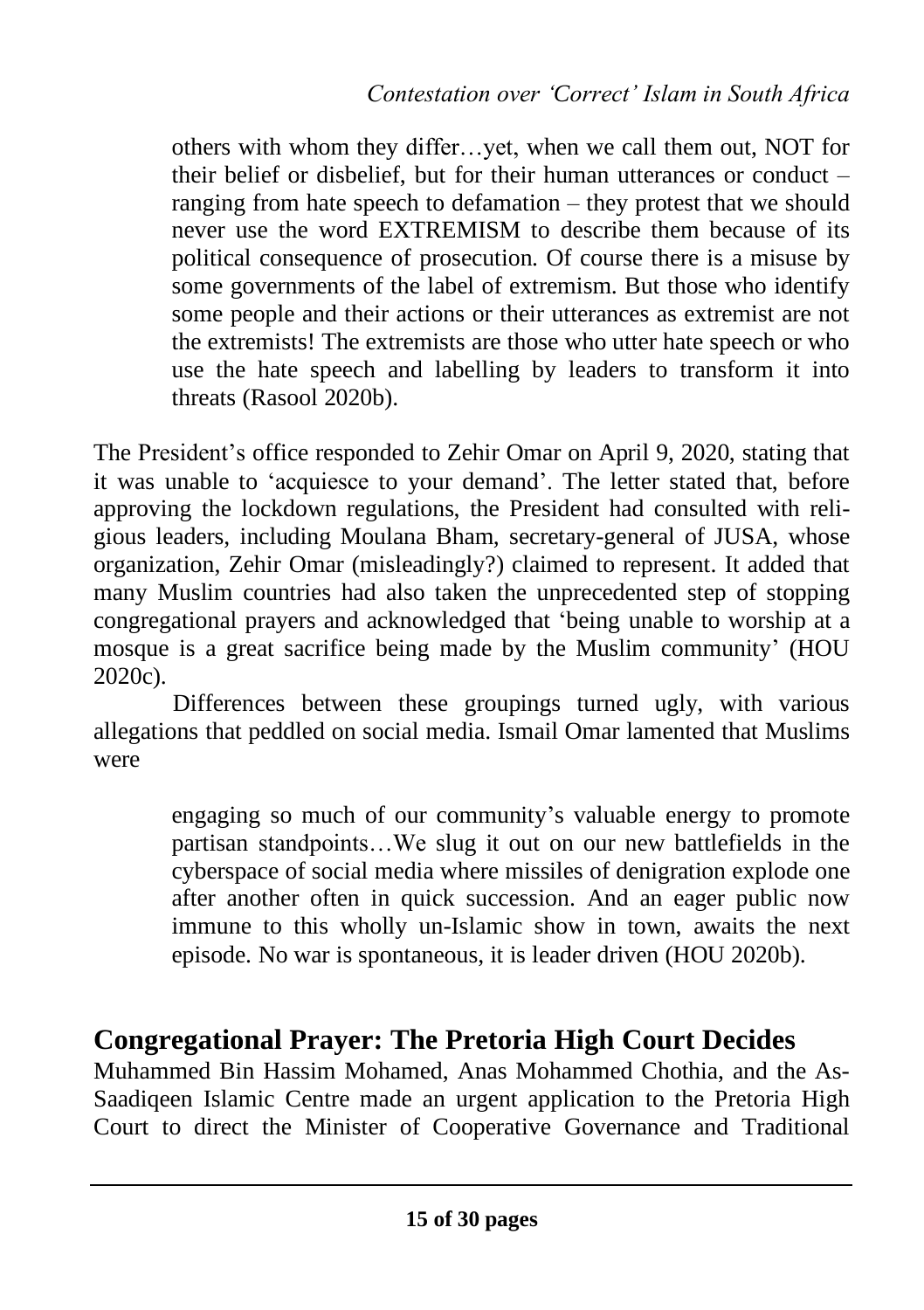Affairs, Dr Nkosazana Dlamini-Zuma, to amend the regulations to allow mosques to remain open during the lockdown, under conditions specified by magistrates. The case was heard before Judge Brenda Neukircher on April 23, 2020.

Appearing for the applicants, Advocate Boda argued that the lockdown regulations unjustifiably limited his clients' constitutional rights to freedom of movement, religion, association, and dignity. Muslims were obliged to pray in mosques in congregation, he argued, and 'criminalization' of congregational prayer compelled them to disobey their religion and took away their right to a dignified life source. Boda submitted that the state was thus placing the applicants in a Hobson's choice of either disobeying their religion or the state (SAFLII 2020:parr 26 & 27). The application also proposed that the Coronavirus was not contagious. An affidavit dated March 29, 2020, from Mufti Mohammad Abdussalaam Chatgari of Bangladesh, stated that the revealed Islamic texts were explicit that there was no contagion of disease. The affidavit was categorical that 'no consideration is given to (medical) research when it conflicts with the Noble Qur'an and hadith. Their research is limited to their intellect, which is of the level of doubt. The information in the Noble Qur'an and hadith is based on divine revelation' (SAFLII 2020). Since the disease is not contagious, the argument went, social distancing and the closure of mosques were unnecessary.

The state argued that section 36 of the Constitution permitted the limitation of citizens' rights if it was justified, and that this was the case because the lockdown aimed to preserve every citizen's right to life, health care, and dignity in light of the threat posed by the Coronavirus. Prohibition of congregational prayer was a necessary, though 'painful' limitation necessitated by the pandemic. The state contended that it would not be practical to grant permission for applicants to attend mosques under exceptional conditions as it could not regulate every place of worship.

Though not directly involved in the court case, UUCSA<sup>10</sup> applied to be an *amicus curiae* in the matter. A statement on its website, dated April 24, 2020, explained that it got involved to dispel

<sup>10</sup> The Durban-based Women's Cultural Group was the second *amicus curiae*. It focused on the health risks posed to women and children in the event that men could pick up the virus at the mosque, and further stated that in the event of the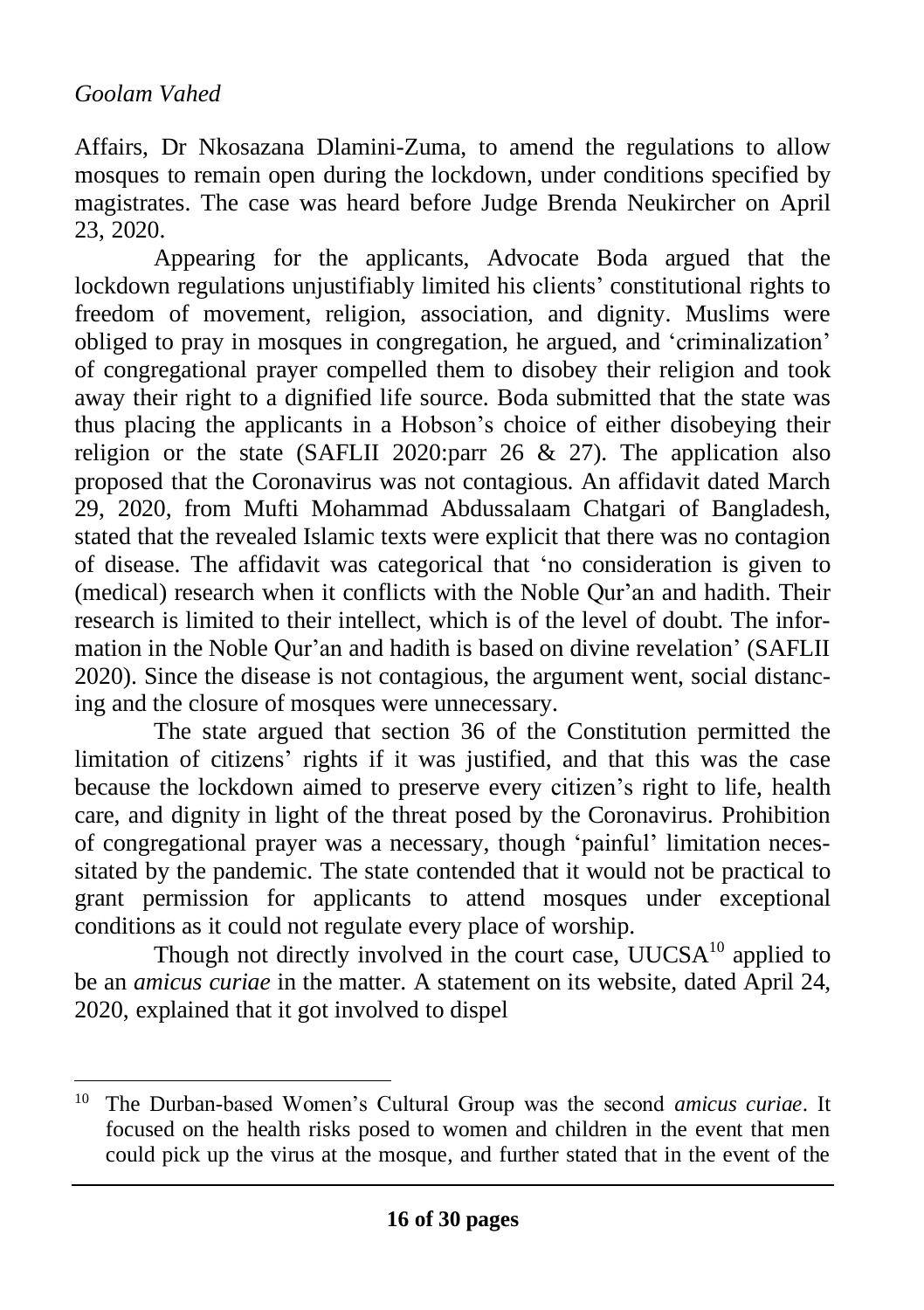the potentially dangerous notion that the Muslim Community as a whole was taking the government to court [in order to avoid] strained relations with the government which has been emphatically proud of its long and shared history with Muslims. [UUCSA's involvement] counters the negative stereotyping that has inevitably resulted from a part of our community seeking a type of exceptional treatment over 60 million other citizens. We are not different to our fellow citizens and we must stand with them, now more than ever. [While UUCSA opposed] unfettered restriction of our (Muslim) rights, [it accepted] restrictions in the appropriate context. We must not forget our obligations to society and our responsibility to avoid harm to others. Islam enjoins us to do so (UUCSA 2020).

UUCSA agreed that the virus was contagious, and that Muslims were permitted to offer their prayers at home since the limitations on congregational worship were temporary. Given that the restrictions were 'directed towards the safeguarding of individual and societal health, access to healthcare, the preservation of life and facilitating an environment in which to achieve this, the measures enacted by Government are reasonable and justifiable' (UUCSA 2020).

In an hour-long broadcast on Markaz Sahaba, 'Keep our Masajids open', on April 19, 2020, Mufti AK argued that UUCSA's opposition to the application was based on a 'personal vendetta' against him (20 percent) and Moulana Desai (80 percent). UUCSA's aim, he said, was to 'curry favour with government. They have perks, diplomatic passports, etc, and can't give it up. In Muslim countries grand muftis are paid thousands of grands, so give any fatwa necessary…same thing is happening in South Africa. We will expose them' (Hoosen 2020a). The Mufti pronounced that UUCSA was 'out of the fold of Islam. There were two parties in South Africa, and only one was determined to defend Islam and follow in the way of the *sahaba* [companions of the Prophet]' (Hoosen 2020a).

Immediately after the case ended on April 23, 2020, with judgment reserved, Attorney Zehir Omar told interviewers on *Laudium Today* television channel that Muslims should defy lockdown regulations and pray

application being successful, no provision was made in it for women to be allowed to pray in mosques.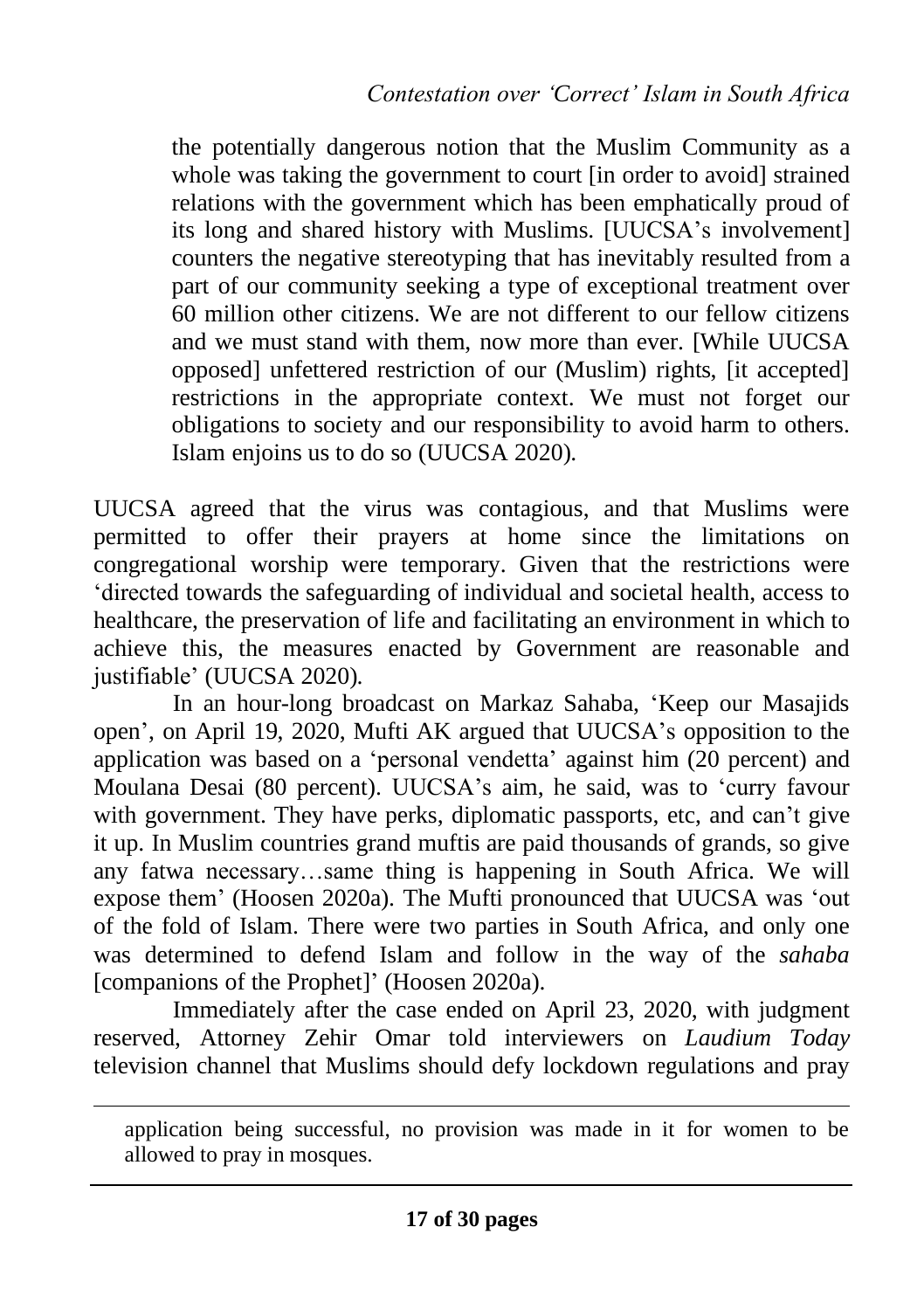in congregation in mosques and that he would defend without cost anyone who was arrested. The Economic Freedom Fighters (EFF), a Black nationalist opposition political party in South Africa, sought to make political capital of the issue. Its treasurer general, Omphile Maotwe, pressed charges at the Pretoria Central Police Station on April 27, 2020 for Omar to be struck off the attorney's roll for encouraging people to break the law. Maotwe warned that if Omar was not arrested, the police 'will be directly provoking us to make a community arrest' (SABC News 2020). However, Omar later made an about-turn and issued a statement that he 'never told the public to disobey the law' and called on Muslim South Africans to abide by the lockdown regulations and worship from their homes, as they awaited the High Court ruling (SABC News 2020).

As has been its practice since its formation, the EFF was eager to exploit anti-Indian sentiments among its supporters. On March 19, 2020, shortly after the lockdown was announced, a certain Ahmed Saeed posted a Facebook advert (screenshot received by author on WhatsApp) that his religious school in Lenasia would be holding the Friday prayer with 'no restrictions' (quoted in Vadi 2020). EFF leader, Julius Malema posted Saeed's message on his Twitter account with the remark, 'You see now' (Vadi 2020). His supporters followed with provocative comments that reflected Islamophobia and anti-Indianism, like, 'Mr Malema, don't start with Muslims. They'll bomb our whole country to ashes, they don't mind dying for Allah these ones! Please!' (Vadi 2020); 'Jamnadas must take his people and leave Mzansi' (Vadi 2020), and 'Islam is the world's biggest problem! Coronavirus is nothing to compare these assholes' (Vadi 2020). While Saeed backtracked, both Malema's racial baiting and his supporters' racial rhetoric, including attacking Minister Pravin Gordhan (Jamnadas), who is an Indian South African but not a Muslim, underscored the potential dangers of this populist racial nationalism (cf. Desai & Vahed 2019:330-349).

The application was dismissed by Judge Brenda Neukircher on April 30, 2020. The judge took heed of UUCSA's submission that

> when considered in appropriate context, the applicants (and all Muslims) would be complying with the objectives of Islamic law by adhering to the lockdown regulations, despite the pain experienced by the temporary separation from the mosque. This is because of the importance Islam places on the sanctity of the life and dignity and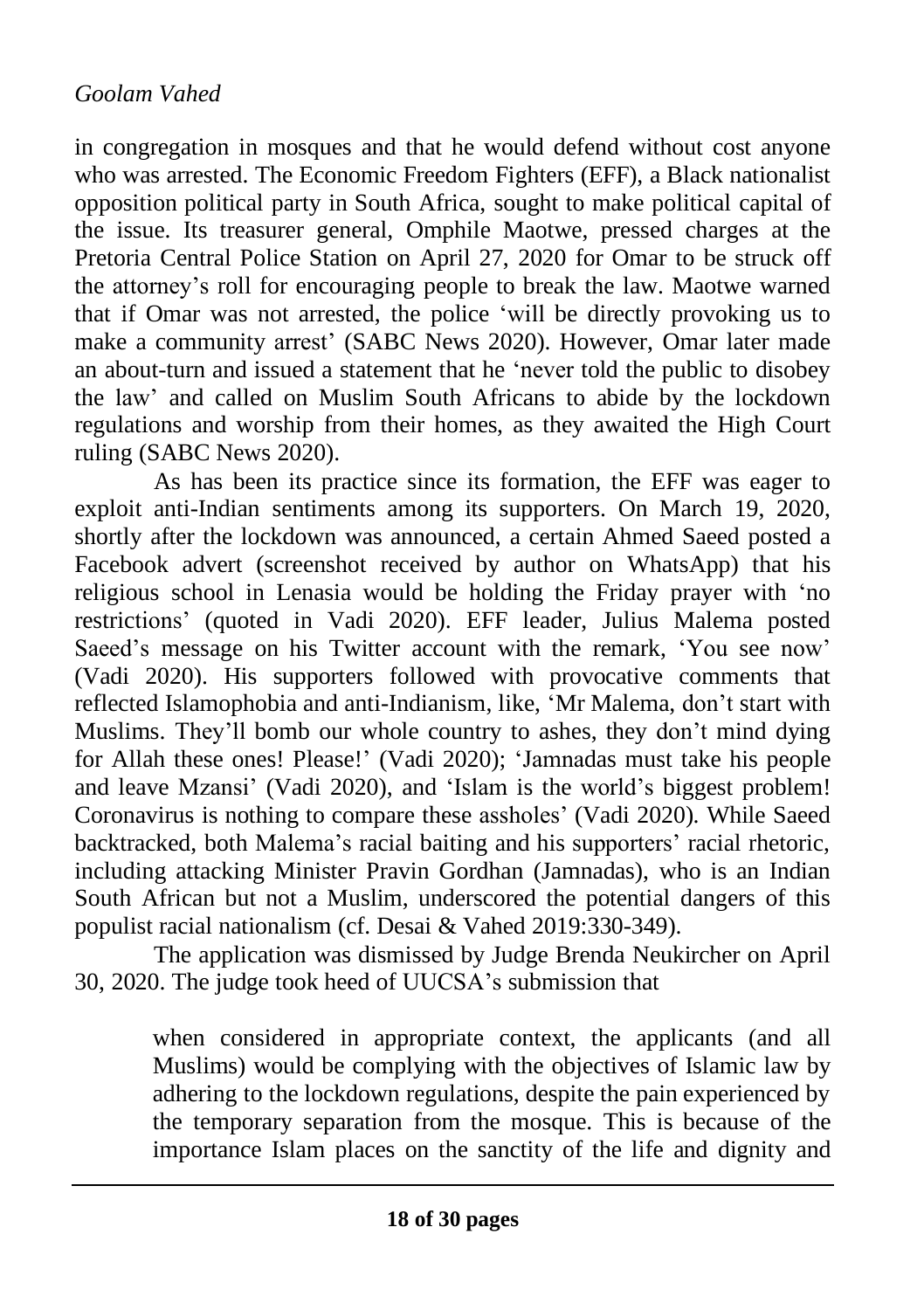health of the broader community in the interests of common good over the embellishment of the prayer of an individual Muslim. They submit that the limitations on congregational prayer in a mosque, during the time of a pandemic, are a practical manifestation of this and are reflective of the opinion of the majority of Muslim scholars across the world (SAFLII 2020:par 49).

According to the judgment, the application was

not about whether the applicants are correct in their interpretation of their religious doctrine. It is also not about whether they are true in their beliefs. What this application is about is whether or not regulations…issued under the Disaster Management Act are reasonable and justifiable in the circumstances under which they were promulgated (SAFLII 2020:par 4).

The judge acknowledged the difficulty experienced by Muslims, but noted that all religious groups were equally affected and had been called upon to make sacrifices 'in the name of "the greater good", the spirit of *"ubuntu"*…in ways that impact on their livelihoods, their way of life and their economic security and freedom' (SAFLII 2020:par 14). The judge further argued that it was not practical to grant special dispensation to mosques as it would be impossible to regulate them:

> There are at least 850 mosques throughout South Africa. Add to this the number of churches, temples, synagogues and other places of worship, there are untold numbers of persons who will be moving to and from their residences each day and who will be praying in congregations. Social distancing, imperative in assisting to flatten the curve will be, if not impossible to enforce, then nigh on impossible as human nature is not suited to the severely restrictive obligations that social distancing has thrust on society so suddenly. Making allowances of the nature sought, would be tantamount to opening the floodgates (SAFLII 2020:par 68).

Judge Neukircher found that the respondents had shown that the measures were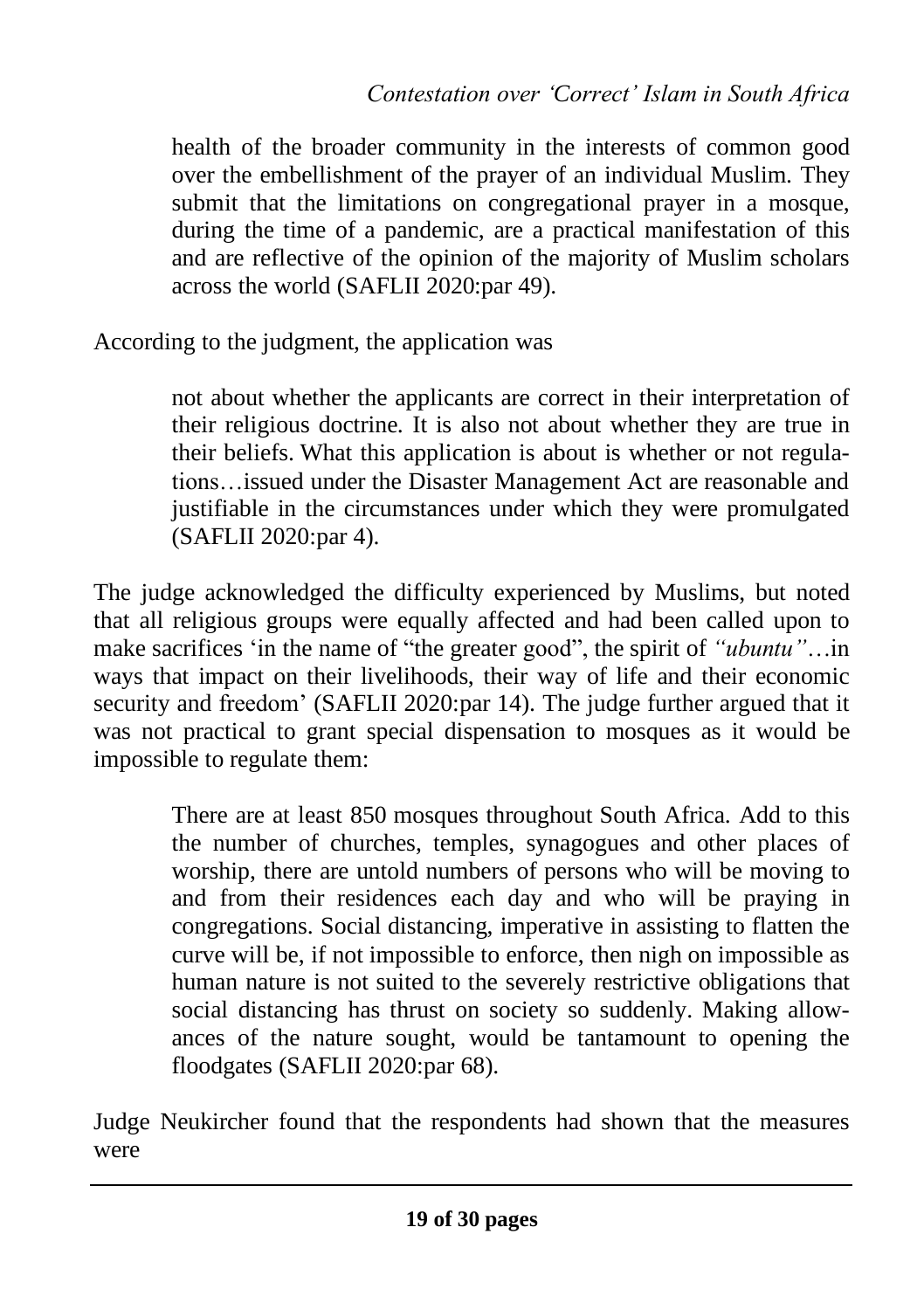rational [in order to help] achieve their objectives of stemming or eradicating the COVID-19 pandemic; [in the view of the court,] if regard is had to the sacrifices that have had to be made, they cannot ask that exceptions be made of the nature sought. [The judgment concluded, $\overline{I}$  cannot find that the restrictions imposed are either unreasonable or unjustifiable and thus the application must fail (SAFLII 2020:par 77).

### **Fragmentation and Realignment**

When it became clear that the country would be subjected to an extended lockdown, religious leaders asked the Presidency to reconsider the prohibition on congregational worship. In a 'public appeal' on its website on May 19, 2020, Moulana Bham's JUSA called on worshippers to 'pray not only for a positive outcome that can see us return to our beloved masaajid but also that the Almighty lifts away this pandemic from the midst of humanity, altogether' (Bham 2020). Religious leaders met with President Ramaphosa and the Cooperative Governance Minister, Dr Dlamini-Zuma on May 20 and 25, 2020. Ramaphosa announced that the National Coronavirus Command Council had acceded to proposals by religious leaders and that when the country moved to Level 3 of the Covid-19 lockdown on June 1, 2020, recognized places of worship could resume public services subject to the strict norms and standards set out in the regulations, including social distancing and the wearing of masks (Nicolson 2020).

Many ordinary South Africans were aghast at the concession to places of worship, while places of business remained closed. In the online comments following Nicolson's article, a certain Robert Ross commented that 'the restaurants, sporting facilities, gyms, hairdressing and beauty salons and countless other community services are, at this point, much more essential than an open church building' (Nicolson 2020). Ingrid Obery wrote that 'organised religion is not essential, so this is about money and votes. The government's time should rather be spent on truly essential issues such as feeding the starving, making the health system work properly, creating an enabling environment for job creation' (Nicolson 2020). David Bertram commented that 'if you are doing this then you need to open up the entire economy' (Nicolson 2020). A Peter Doble described the decision as 'one of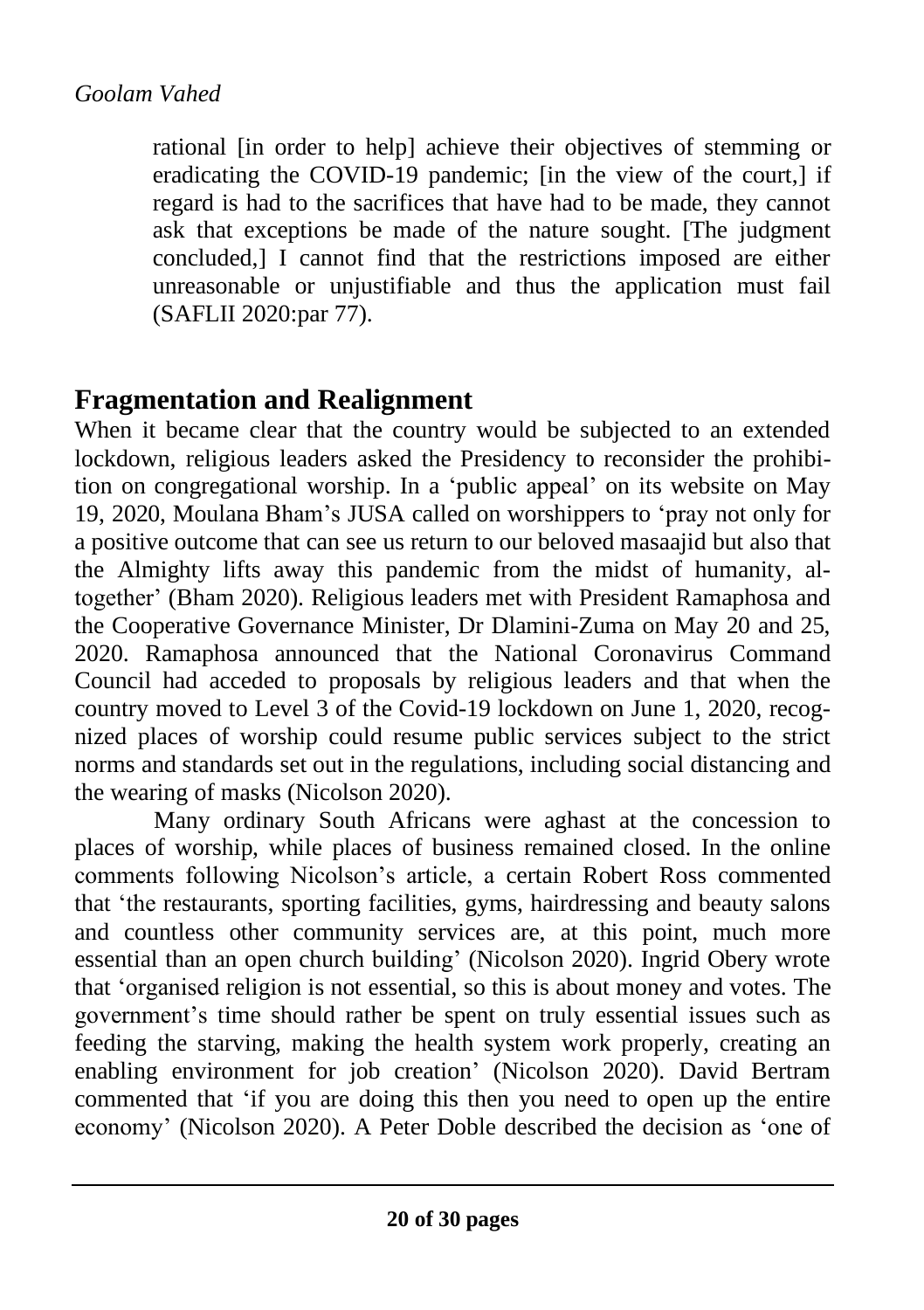the most idiotic unjustifiable pronouncements in the lockdown saga. One rule for them: Another for the rest' (Nicolson 2020).

*The Majlis* newspaper issued a *fatwa* (ruling) on June 4, 2020, that it was *haram* (forbidden) to perform prayer with a mask on or practice social distancing. Some mosques opted not to open until the danger of the pandemic had passed. The MJC, for example, advised mosques on May 28, 2020, to 'delay opening their doors for congregational prayers for at least another month' (Dante 2020). Imam Rashied Omar of the Claremont Main Road Mosque in Cape Town told interviewer Lester Kiewit on *Cape Talk Radio* on May 28, 2020, that in not reopening the mosque, 'we were guided by one of the supreme objectives of our faith…the preservation, sanctity, and reverence of life' (Kiewit 2020). Mosques under the jurisdiction of UUCSA that opened, generally adhered to government protocols while those falling under the broad banner of the *Majlis*/Mufti AK, did not enforce regulations regarding social distancing, the wearing of masks, and limits on numbers, but allowed those who wished to social distance and wear masks to do so. While introducing guidelines, the government never showed an inclination to enforce them.

The court case led to a realignment of authority among Muslims. Ulama who supported or at least were ideologically aligned to the *Majlis*/Mufti AK position, formed a new organization called the Wifaqul Ulama Southern Africa on June 24, 2020. 'Wifaqul' means 'mutual agreement', and according to its proclamation, the organization aimed to provide 'clear Shar'ī guidance in matters of Dīn in an era of escalating trials, tribulations and challenges' (Wifaqul Ulama South Africa 2020). Wifaqul Ulama aimed to 'preserve and promote the Deen in our country in its pure and pristine form' (Wifaqul Ulama South Africa 2020). Wifaqul's leadership controlled Darul Ulooms in places like Camperdown, Isipingo, Estcourt, Port Shepstone, PE, Newcastle, and Azaadville, as well as leading mosques in KwaZulu-Natal and Gauteng. On November 1, 2020, an organization calling itself the Association of Muslim Professionals of South Africa (AMPSA), was formed, with Advocate Feroze Boda, who had led the application for the opening of mosques, as a founding member. It was allied to Wifaqul, and its aims included 'draw[ing] attention to, and remain[ing] vigilant against, any misrepresentations or distortions of the teachings of Islam, or any attempt to compromise the Shari'ah' (AMPSA 2020).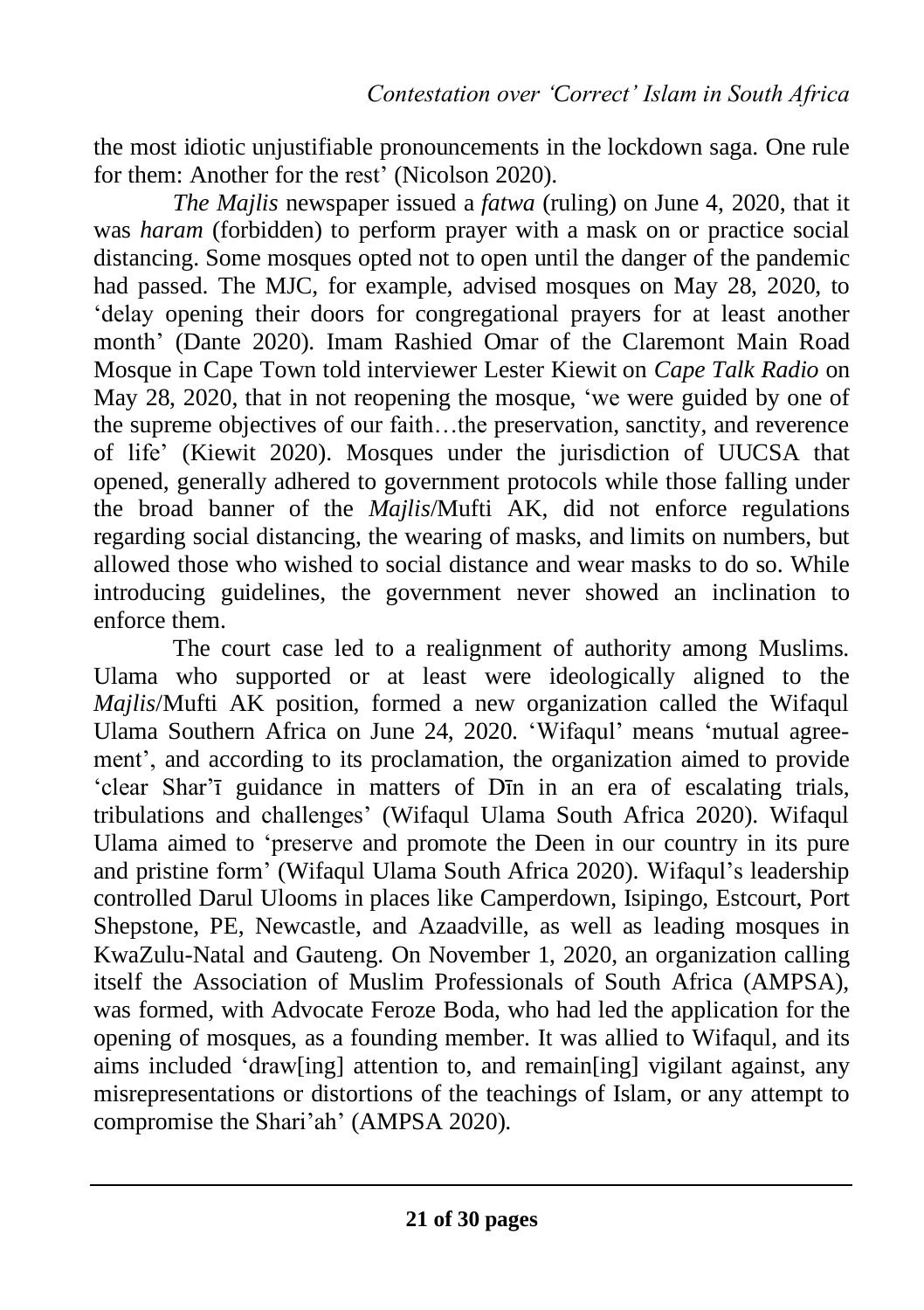The Wifaqul Ulama constitutes a direct ideological opposition to UUCSA. While not formally associated, there is a broad alignment between it and the *Majlis*/Mufti AK faction. When Mufti AK was asked about this organization on his program, 'Bliss of Marriage' on Markaz Sahaba on June 24, 2020, he stated:

> They are authentic. I saw the long list of Ulama, I know each one of them. Because of what has happened in the past three months, six months, and for years also. This is a vote of no confidence in the previous Ulama…[Wifaqul Ulama] is 100 percent authentic and we make *dua* [invocation] for them that Allah use them for the protection of Ahlus-Sunnah-Wal-Jama'ah, InshaAllah [God willing]. We know what their views are regarding Shiahs and so forth…so, yes, it is authentic (Hoosen 2020b).

# **Conclusion**

South Africans' notions of deprivation were different under the lockdown. Vulnerable workers were forced to work in the mines and supermarkets while many among the middle classes challenged lockdown regulations when their lifestyles, religious and cultural practices, and economic wellbeing were affected. The legal challenge over congregational prayer was one such application. In weighing up the individual freedoms recognized in the Constitution against the broader public good, the judiciary came down on the side of the public health good.

Just as the pandemic underscored the profound economic and racial divide in the country, the application for congregational prayer in mosques exposed the deep divide among Muslims. The applicants who wanted mosques to remain open were in all likelihood aware that they had little chance of success. However, they won a huge victory in the court of Muslim public opinion by presenting themselves as the 'defenders' of the faith. In this contestation for authority among Muslims, 'the capacity to impose one's point of view as the authoritative one has become crucial. Directly at stake is power, its conquest, and its conservation' which, in turn, determines the kinds of resources to which religious figures have access (Dupret 2018:217). The application hardened divisions among Muslims.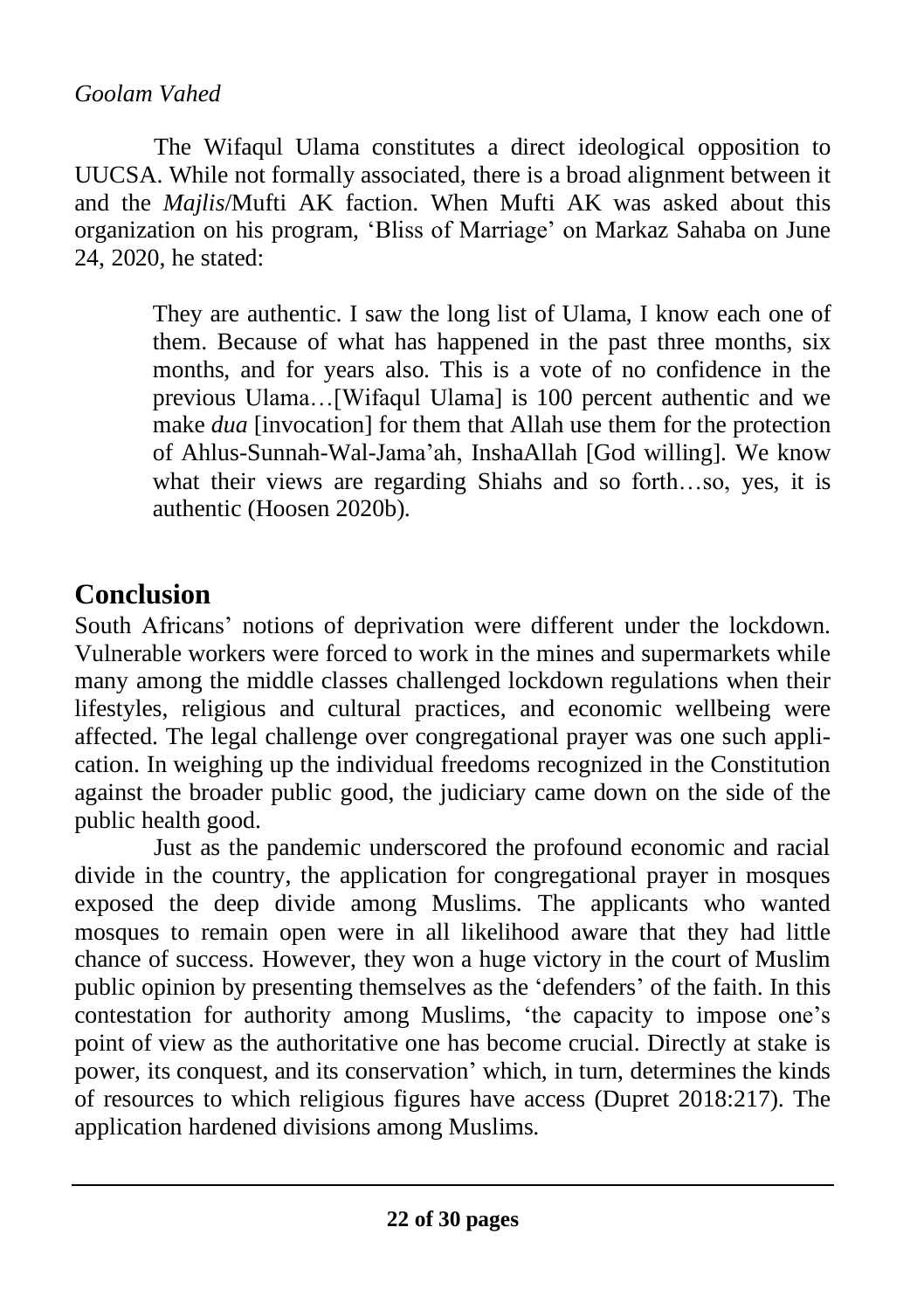More broadly, the court case raised the question of how Muslims should live in a secular democracy. Whereas the *Majlis* grouping was once considered a fringe group among Muslims, its approach to the secular state is now being embraced by many. The regular discourses from some Ulama that the pandemic is an elaborate hoax ('convid', as one moulana repeatedly described it) initiated by big pharma, or that the vaccine is part of a plot by Bill Gates to initiate a global surveillance scheme, that lockdown measures are an assault on Islam in South Africa, or that these measures mark the arrival of the *Dajjal* (equivalent to the anti-Christ, which has set in motion the struggle between good and evil until the end of the world), have contributed to deep distrust of the state, and challenged the previously positive attitudes of many Muslims towards it (cf. Vahed 2021).

Most Muslims in the post-apartheid period were content that they could practice their religion freely in South Africa, unlike places like Western Europe, North America, and Australia, where Islamophobia is visceral and Muslims are 'othered' as extremists and terrorists. At the completion of this article (June 2021), many European leaders are spouting narratives of the Muslim 'enemy within'. Some, like French President, Emmanuel Macron, are taking steps to shut down mosques, accusing Muslims of fostering 'separatism', while others have banned minarets. The head scarf is also banned in some countries, while Denmark requires children to spend time away from their parents each week to teach them 'Danish values'. Cesari (2016:235) coined the term 'securitization paradigm' to refer to Western countries' policy of suspending the 'normal rule of law' to institute measures that aim to 'Europeanise' Muslims who are regarded as an 'existential threat to European and American political and secular order'. Similar narratives are played out in China, Israel, Myanmar, and India. Some countries have initiated schemes to train Imams domestically and only allow the employment of graduates from Western Islamic Studies university programs (Groeninck & Boender 2020; Hashas 2018; Schmid 2020).

Changing Muslim practices and beliefs in South Africa, a heightened sense of being Muslim due to global events, and aspects of state policy such as the recognition of gay marriages, the introduction of sex education in schools, and the steps taken to curb the spread of the Covid-19 pandemic, have generated feelings of distrust of the state among Muslims. To this we can add the proposed Promotion of Equality and the Prevention of Unfair Discrimination Amendment Bill which, opponents of the Bill believe, will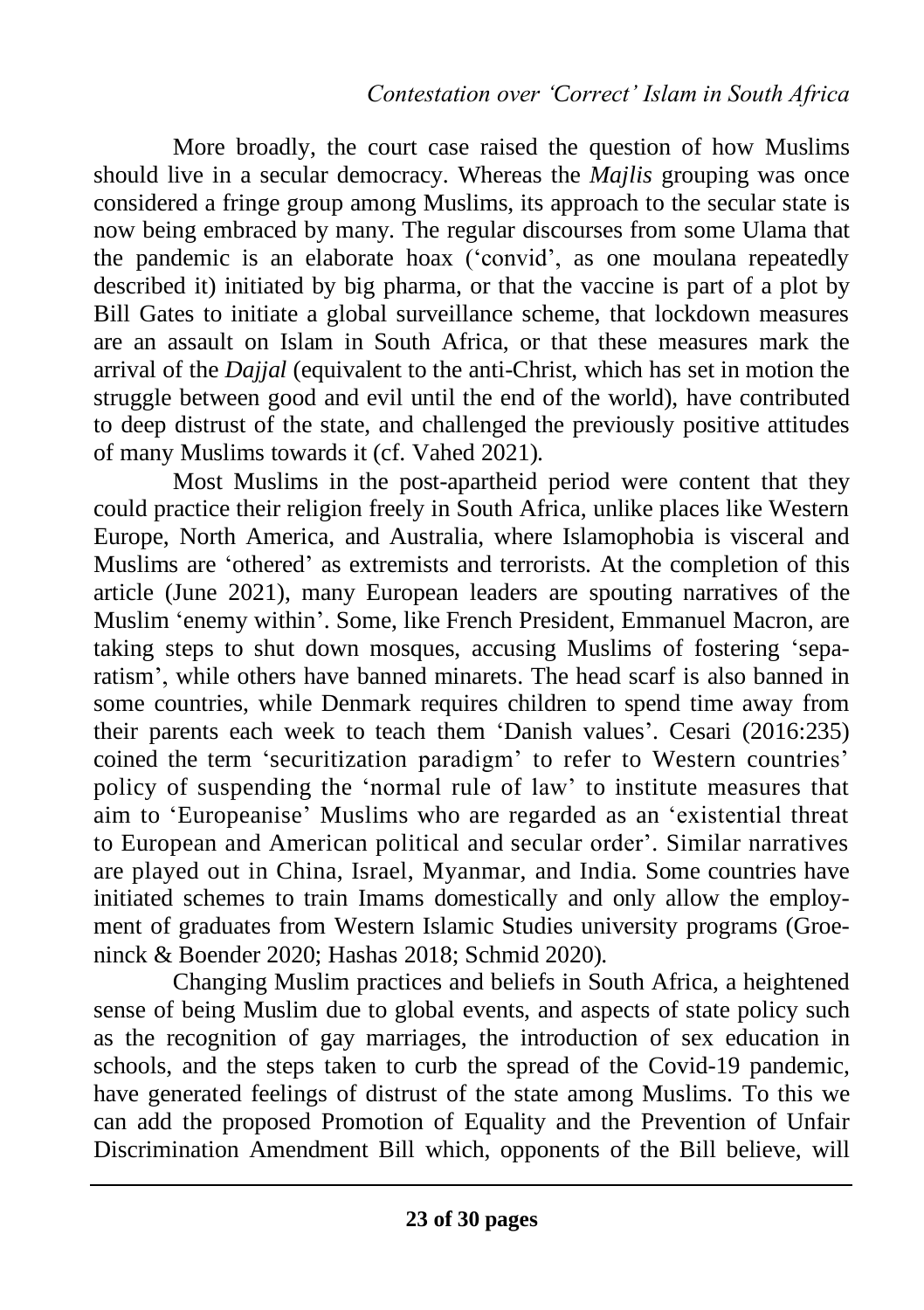seriously impact their constitutional rights to freedom of religion, belief, and opinion, and threaten the autonomy of religious organizations to determine their own doctrine and beliefs, free from interference by the State, as well as a proposed Omnibus Marriage Bill which contains provisions that go against the Shari'ah (Islamic Law). Some Muslims believe that South Africa is taking the first steps on a road traveled by some of the European countries. What trajectory will the current rhetoric, disputation, argumentation, and contestation among Muslims take? Will the vitriol against other Muslims continue? Will anti-state discourse intensify? And, if so, will the South African government feel compelled to intervene in similar manner to places like Europe, China, India, and Australia?

South African Muslims do not obey the rulings of one Islamic authority. While this allows more voices to be heard and debates to occur, it has led to a doctrinal war within the Muslim community that, as this article has vividly demonstrated, is filled with invective and hatred. In a context of increasing fragmentation among Ulama, many are aggressively pushing their version of an 'authentic' Islam through the pulpit and various social media platforms, while demonizing those who hold alternative views.

The debate over mosque attendance during Covid-19 brought to the fore these deep divisions. The coming of vaccines in 2021 further inflamed these tensions, as some Ulama threatened legal action if it was made mandatory. That fell flat as the vaccines are optional. So it goes. In his *Prison Notebooks*, Antonio Gramsci wrote, 'The crisis consists precisely in the fact that the old is dying and the new cannot be born; in this interregnum a great variety of morbid symptoms appear' (Gramsci 1971:275-276). It appears to be that time among Muslim South Africans. The morbid symptoms include such things as the demonization of Ulama, labeling anyone who holds a contrary view as a *kaafir* (non-believer), and the issuing of *fatwas* based on ideology. Perhaps this is how all religions unfold and return to the fold, as authority and authenticity are questioned and reasserted.

The masks are off, social distancing between Muslim factions is increasing, and the fight for authority is one of the most fiercely contested phenomena among Muslims in contemporary South Africa.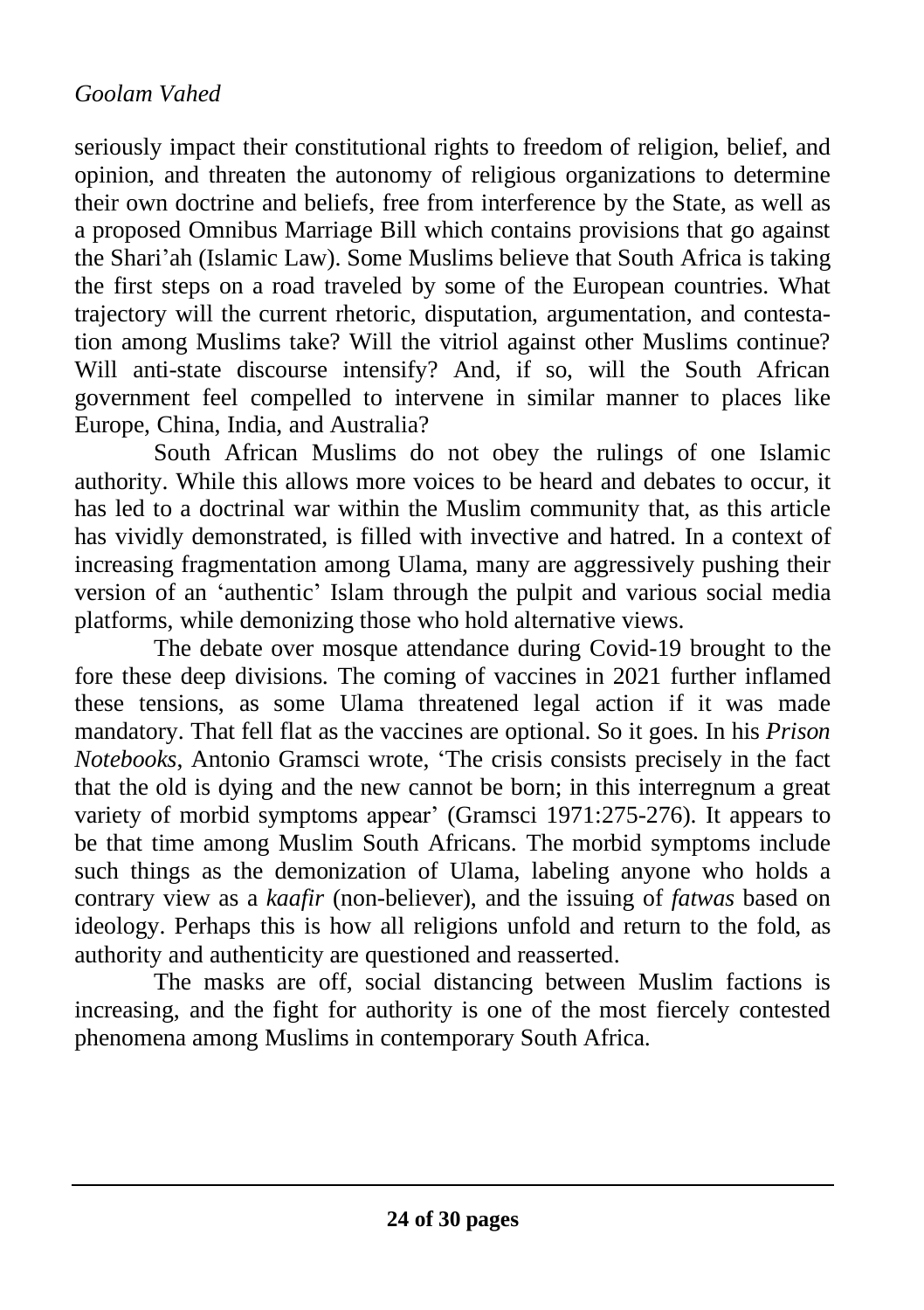### **References**

- Aadam, M.H.I. 2020. Only Munafiqeen cancel Salaat. *Majlis*, March 28, 2020. Available at: https://www.themajlis.co.za/index.php?option= com\_content&view=article&id=1871:munaafiqeen-cancel-salaat& catid=34:majlis-articles&Itemid=27. (Accessed on April 25, 2020).
- Afsaruddin, A. 2015. *Contemporary issues in Islam*. Edinburgh: Edinburgh University Press.
- Al-Qalam. 2019. Black Muslim indaba sparks debate. *Al-Qalam*. February 8, 2019. Available at: http://alqalam.co.za/black-muslim-indaba-sparksdebate/. (Accessed on July 2, 2020.)
- AMPSA (Association of Muslim Professionals of South Africa). 2020. AMPSA launch statement. November 1, 2020. Electronically submitted on behalf of AMPSA Shura Council. WhatsApp message. (Accessed on November 3, 2020.
- Bangstad, S., & A. Fataar 2010. Ambiguous accommodation: Cape Muslims and post-apartheid politics. *Journal of Southern African Studies* 36, 4: 817-831. doi: 10.1080/03057070.2010.527639
- Bano, M. 2019. Introduction. In Bano, M. (ed.): *Modern Islamic authority and social change. Vol 2: Evolving debates in the West*. Edinburgh: Edinburgh University Press.
- Bham, E. 2020. Call for government to review restrictions on religious congregations: A JUSA PUBLIC APPEAL. *Jamiatul Ulama*. May 19, 2020. Available at: https://jamiatsa.org/call-for-government-toreview-restrictions-on-religious-congregations-a-jusa-public-appeal/. (Accessed on March 15, 2021.)
- Blunt, G.R. 2018. *Hashtag Islam: How cyber-Islamic environments are transforming religious authority*. Charlotte: University of North Carolina Press.
- Boda, F. 2020. Is the request for a relaxation on gatherings in the case of *masaajid* religious extremism? A response to brother Ebrahim Rasool. WhatsApp message. (Accessed on April 6, 2020.)
- Boda, F. 2020b. Why the 'war on terror' vocabulary? WhatsApp message. (Accessed on April 10, 2020.)
- Cesari, J. 2016. Securitization and Secularization: The two pillars of state regulation of European Islam. In Haynes, J. (ed.): *Routledge Handbook of Religion and Politics*. New York: Routledge.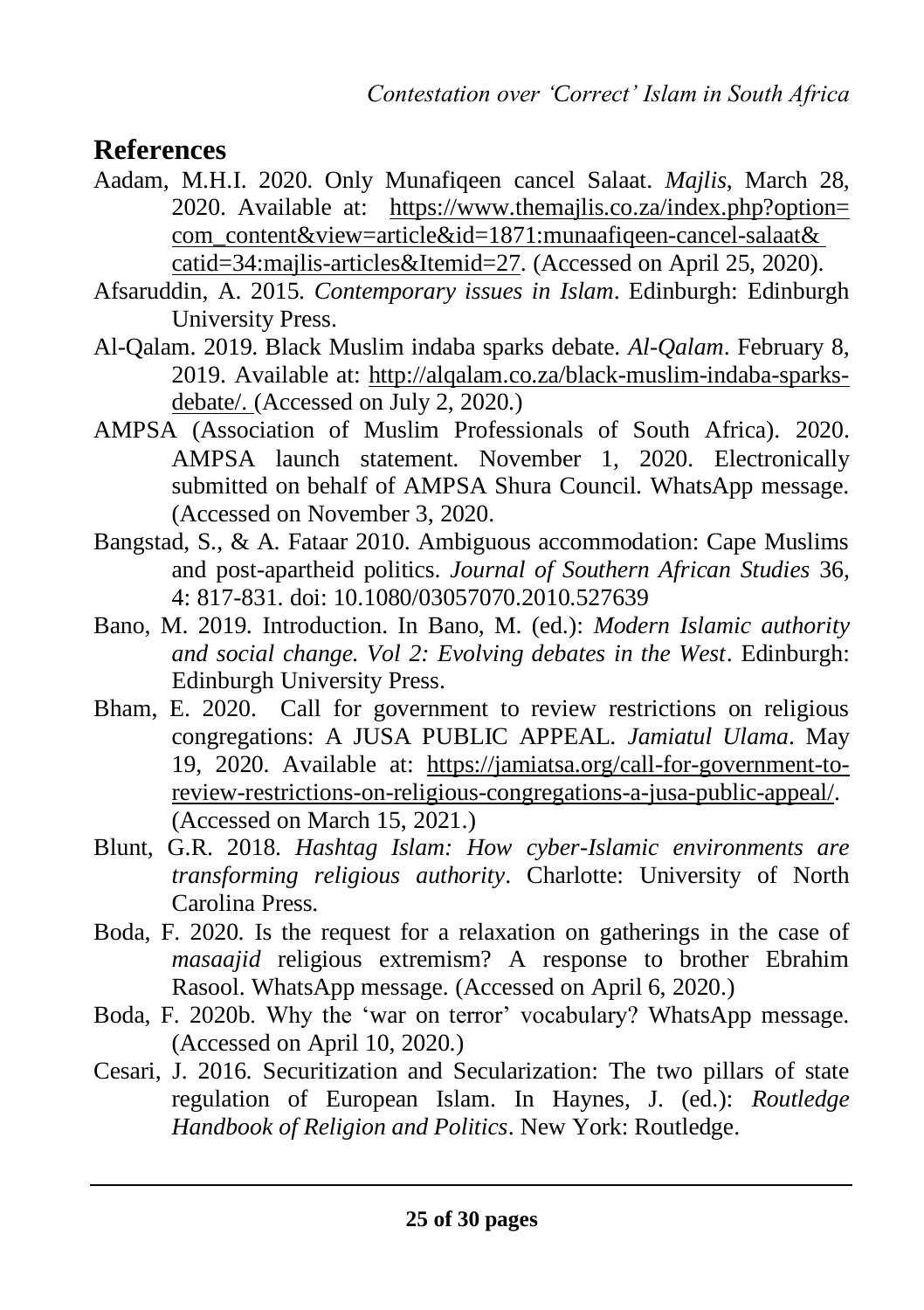- Dante, Z. 2020. MJC calls for deferral of Masajid opening, or extreme caution in compliance with safety regulations. May 28, 2020. Available at: [https://mjc.org.za/2020/05/28/mjc-calls-for-extreme-caution](https://mjc.org.za/2020/05/28/mjc-calls-for-extreme-caution-and-compliance-with-safety-regulations-when-opening-masajid/)[and-compliance-with-safety-regulations-when-opening-masajid/.](https://mjc.org.za/2020/05/28/mjc-calls-for-extreme-caution-and-compliance-with-safety-regulations-when-opening-masajid/) (Accessed on June 30, 2020).
- Desai, A. & G. Vahed 2019. *A history of the present: A biography of Indian South Africans, 1994-2019.* New Delhi: Oxford University Press.
- Dupret, B. 2018. *What is the Sharia?* London: Hurst.
- El Fadl, K.A. 1994. Legal debates on Muslim minorities: Between rejection and accommodation. *The Journal of Religious Ethics* 22, 1: 127-162.
- Esack, F. 1991. Three Islamic strands in the South African struggle for justice. *Third World Quarterly* 10, 2: 473-498.
- Gamieldien, F. 2004. *The history of the Claremont Main Road Mosque, its people and their contribution to Islam in South Africa*. Claremont, Cape Town: Claremont Main Road Mosque.
- Gramsci, A. [1930] 1971. *Selections from the prison notebooks, 'Wave of materialism' and 'Crisis of authority'*. New York: International Publishers.
- Groeninck, M. & W. Boender 2020. Introduction to special issue on exploring new assemblages of Islamic expert education in Western Europe. *Religions* 11, 6. 12 pages. doi: https://doi.org/10.3390/rel110 60285
- Hamid, M.A. 2013. *A discourse by Fakrul Ummat Abdul Hamid Ibn Ibrahim Is'haq Sahib*. Azaadville: Akhtari.
- Haron, M. 2003. Maulana Ahmad Sadeq Desai and his Majlis: An ultraconservative voice in the Eastern Cape wilderness. *Annual Review of Islam in South Africa* 6: 55-59.
- Hashas, M. 2018. The European Imam: A nationalized religious authority. In Hashas, M., J.J. De Ruiter, & N.V. Vinding (eds.): *Imams in Western Europe: Developments, transformations, and institutional challenges*. Amsterdam: Amsterdam University Press.
- Hoosen, A.K. 2020a. Report back latest developments regarding the opening of Masajid. April 19, 2020. Available at: https://markaz sahaba.com/site/mufti-ak-hoosen-lectures-special-shows-and-tours/. (Accessed on April 24, 2020.)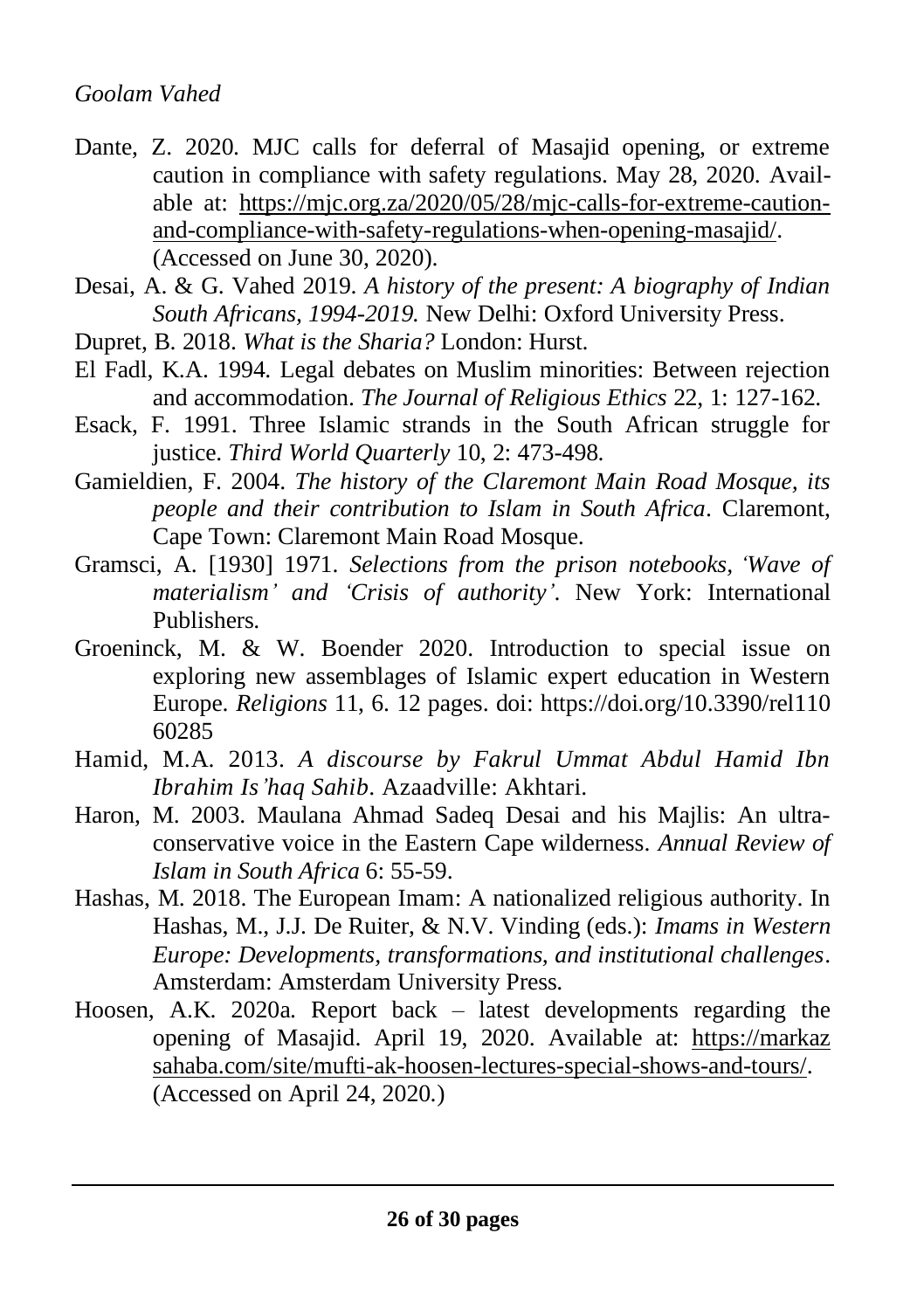- Hoosen, A.K. 2020b. Bliss of marriage. Part 2. June 24, 2020. Available at: https://markazsahaba.com/site/msor-bliss-of-marriage/. (Accessed on June 25, 2020.)
- HOU (House of Ummah). 2020a. Communication 138: When is Haqq not Haqq? May 5, 2020. Available at: https://www.tapatalk.com/groups/ houseofummah/communication-138-when-is-haqq-not-haqq-t223. html. (Accessed on May 20, 2020.)
- HOU (House of Ummah). 2020b. Communication 142: Those were the days when Jamiats were Jamiats. June 10, 2020. Available at: https:// www.tapatalk.com/groups/houseofummah/communication-142 those-were-the-days-when-jamiats-t227.html. (Accessed on May 20, 2020.)
- HOU (House of Ummah). 2020c. Communication 127: Satyagraha is not necessary. March 26, 2020. Available at: https://www.tapatalk.com/ groups/houseofummah/communication-127-satyagrahah-is-notnecessary-t212.html. (Accessed on April 26, 2020.)
- IMA (Islamic Medical Association of South Africa), South African Muslim Network (SAMNET), and the Minara Chamber of Commerce. 2020. Response to Attorney Zehir Omar's letter regarding the opening of mosques for congregational prayers. April 8, 2020. WhatsApp message. (Accessed on April 9, 2020.)
- Jeppie, S. 2007. *Language, identity, modernity: The Arabic study circle of Durban*. Pretoria: HSRC Press.
- Kiewit, L. 2020. 'We were guided by a supreme objective of our faith the preservation, sanctity and reverence of life,' says Imam Rashied Omar. *Cape Talk Radio*. May 28, 2020. Available at: [https://www.capetalk.co.za/articles/385101/why-claremont-mosque](https://www.capetalk.co.za/articles/385101/why-claremont-mosque-won-t-reopen-we-revere-life-and-assessed-the-risk?ref=pid:111)[won-t-reopen-we-revere-life-and-assessed-the-risk?ref=pid:111.](https://www.capetalk.co.za/articles/385101/why-claremont-mosque-won-t-reopen-we-revere-life-and-assessed-the-risk?ref=pid:111)  $\overline{A}$ ccessed on June 5, 2020.)
- Koch, J. 2017. South Asian Muslim women on the move: Missionaries in South Africa. *South Asian Diaspora* 9, 2: 1-18. doi: 10.1080/ 19438192.2017.1335471
- Moosa, E. 1997. Worlds 'apart': Tablighi Jama'at in South Africa under apartheid, 1963-1993. *Journal for Islamic Studies* 17: 28-48.
- Moosa, E. 2015. *What is a Madrasa?* Chapel Hill: University of North Carolina Press.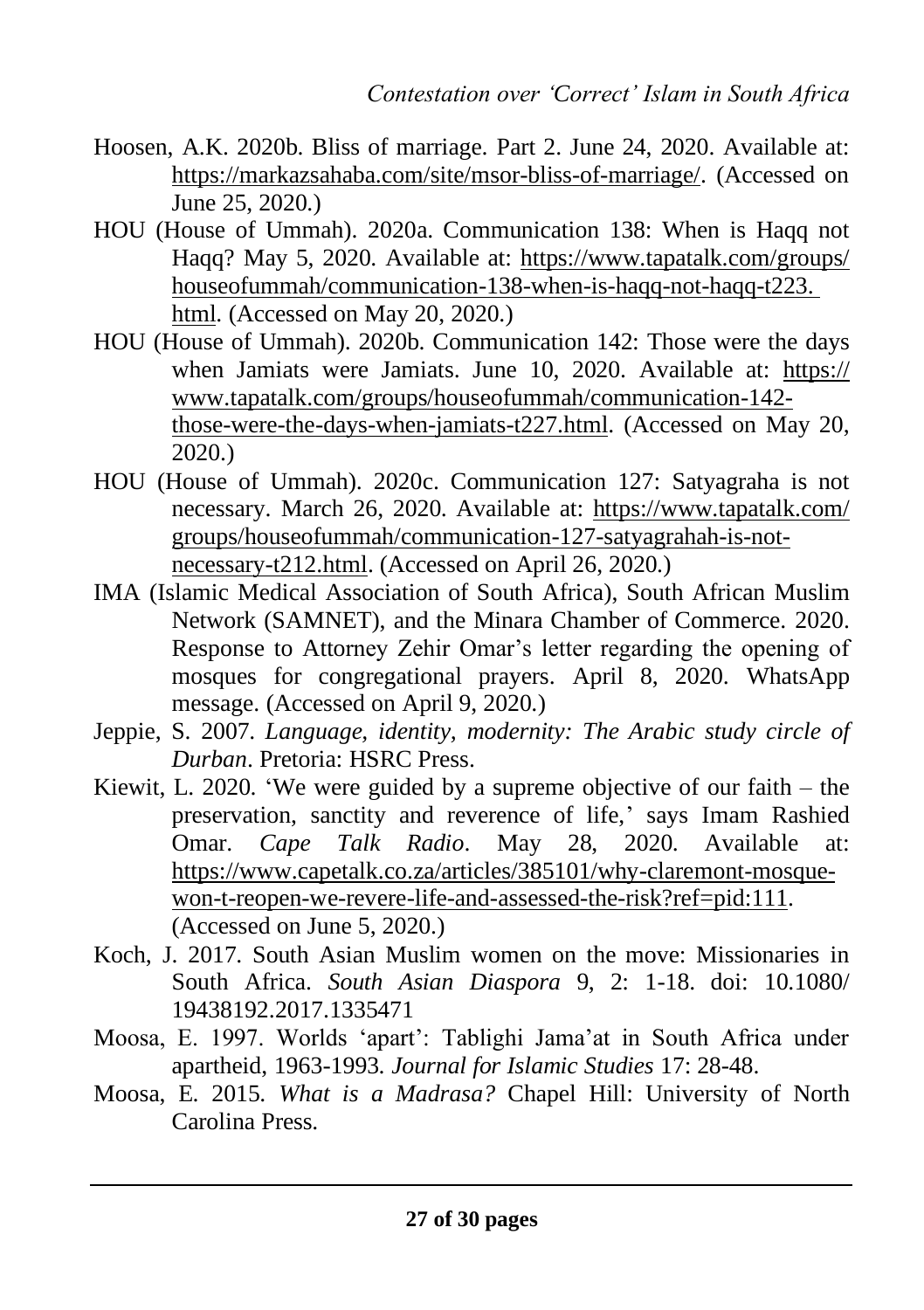- Nicolson, G. 2020. Religious services to resume under Level 3, but limited to 50 people. *Daily Maverick*. May 26, 2020. Available at: https://www.dailymaverick.co.za/article/2020-05-26-religiousservices-to-resume-under-level-3-but-limited-to-50-people/#gsc.tab= 0. (Accessed on June 29, 2020.)
- Official Site of Mufti AK Hoosen. 2018. Welcome to the official site of Mufti AK Hoosen. Available at: [https://muftiakhoosen.net/.](https://muftiakhoosen.net/) (Accessed on April 20, 2021.)
- Patel, F. 2020. Jamiat SA calls for suspension of congregations at all Masaajid. *Radio Islam*. March 22, 2020. Available at: http:// radioislam.org.za/a/index.php/latest-news/28053-jamiat-sa-calls-forsuspension-of-congregations-at-all-masaajid-in-light-of-coronavirusspread-in-sa.html. (Accessed on May 11, 2020.)
- Rasool, E. 2020a. 'Stop the people of the lower deck Coronavirus will NOT be spread from the mosques!' April 6, 2020. WhatsApp message. (Accessed on April 7, 2020.)
- Rasool, E. 2020b. Combatting the three pandemics of our time: Covid-19, extremism and Islamophobia. April 17, 2020. WhatsApp message. (Accessed on April 18, 2020.)
- SABC News. 2020. EFF wants attorney Omar arrested for violating lockdown regulations. April 27, 2020. Available at: https:// www.sabcnews.com/sabcnews/eff-wants-attorney-omar-arrested-forviolating-lockdown-regulations/. (Accessed on July 2, 2020.)
- SAFLII (South African Legal Information Institute). 2017. United Ulama Council of South Africa v United Ulama Council of South Africa and Another (Case No. 50187/16), ZAGPPHC 154. March 24, 2017. Available at: [http://www.saflii.org/za/cases/ZAGPPHC/2017/154.html.](http://www.saflii.org/za/cases/ZAGPPHC/2017/154.html) (Accessed

on May 9, 2020.) SAFLII (South African Legal Information Institute). 2020. Mohamed and

- Others v President of the Republic of South Africa and Others (21402/20) [2020] ZAGPPHC 120; [2020] 2 All SA 844 (GP); 2020 (7) BCLR 865 (GP); 2020 (5) SA 553 (GP). April 30, 2020. Available at: http://www.saflii.org/za/cases/ZAGPPHC/2020/120. html. (Accessed on May 9, 2020.)
- Sanglay, M. 2020. Covid-19. South Africa rallies to president's call. *Muslim Views* 34, 3: 1-2.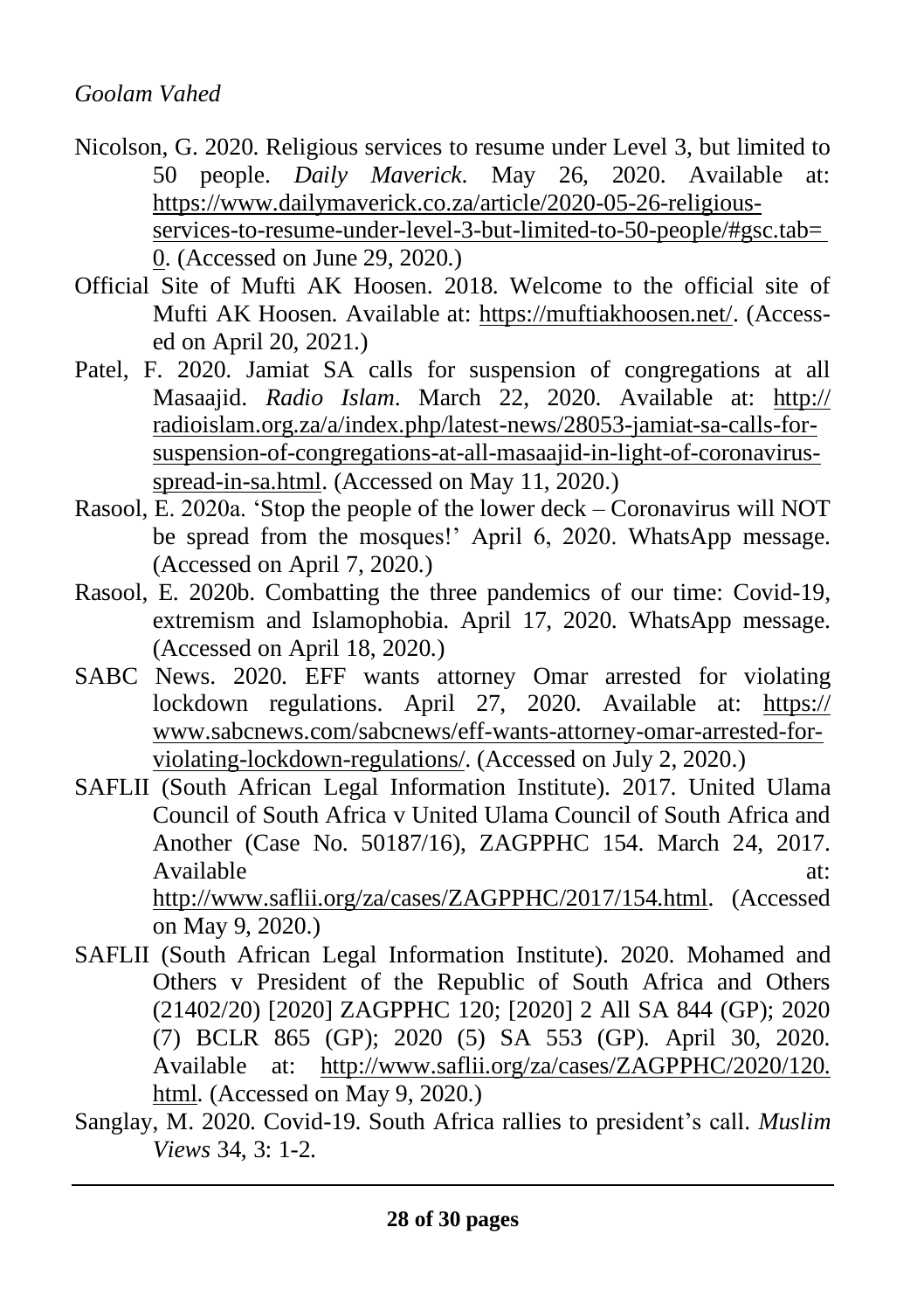- Sardar, Z. 2004. *Desperately seeking paradise: Journeys of a sceptical Muslim*. London: Granta Books.
- Schmid, H. 2020. I'm just an Imam, not Superman: Imams in Switzerland. Between stakeholder objects and self-interpretation. *Journal of Muslims in Europe* 9, 1: 64-95.
- Schoeman, W.J. 2017. South African religious demography: The 2013 General Household Survey. *HTS Teologiese Studies/Theological Studies* 73, 2. 7 pages. a3837. doi: https://doi. org/10.4102/hts.v73i2. 3837
- Sitoto, F.T. 2014. Communication 18: On the House of Ummah initiative: Emerging thoughts. House of Ummah. June 26, 2014. Available at: http://houseofummah.lefora.com/topic/75/COMMUNICATION-18- INDIAN-RADAR-INTERACTIVE-MEETINGS#.V78a5k3r3IU. (Accessed on August 26, 2016.)
- Sunni Ulema Council, Gauteng. 2020. Press release: Adherence to the lockdown. April 7, 2020. WhatsApp message. (Accessed on April 9, 2020.)
- Tayob, A. 1999. *Islam in South Africa: Mosques, Imams, and sermons*. Gainesville: University of Florida Press.
- Tayob, A. 2004. Race, ideology and Islam in contemporary South Africa. In Feener, R.M. (ed.): *Islam in world cultures*. Santa Barbara: ABC-CLIO.
- United Ulama Council of South Africa (UUCSA). 2020. UUCSA statement on the High Court proceedings on the closure of all religious places of worship. April 24, 2020. Available at: http://uucsa.co.za/index. php/publications/covid-19/124-proceedings-of-the-high-courtchallenge-on-the-closure-of-all-religious-places-of-worship. (Accessed on May 10, 2020).
- Vadi, I. 2020. SA faith communities and Covid-19: Between religious belief and political idiocy. *Daily Maverick*. March 23, 2020. Available at: [https://www.dailymaverick.co.za/article/2020-03-23-sa-faith](https://www.dailymaverick.co.za/article/2020-03-23-sa-faith-communities-and-covid-19-between-religious-belief-and-political-idiocy/)[communities-and-covid-19-between-religious-belief-and-political](https://www.dailymaverick.co.za/article/2020-03-23-sa-faith-communities-and-covid-19-between-religious-belief-and-political-idiocy/)[idiocy/.](https://www.dailymaverick.co.za/article/2020-03-23-sa-faith-communities-and-covid-19-between-religious-belief-and-political-idiocy/) (Accessed on March 30, 2020).
- Vahed, G. 2000. Indian Islam and the meaning of South African citizenship a question of identities. *Transformation* 43: 25-51.